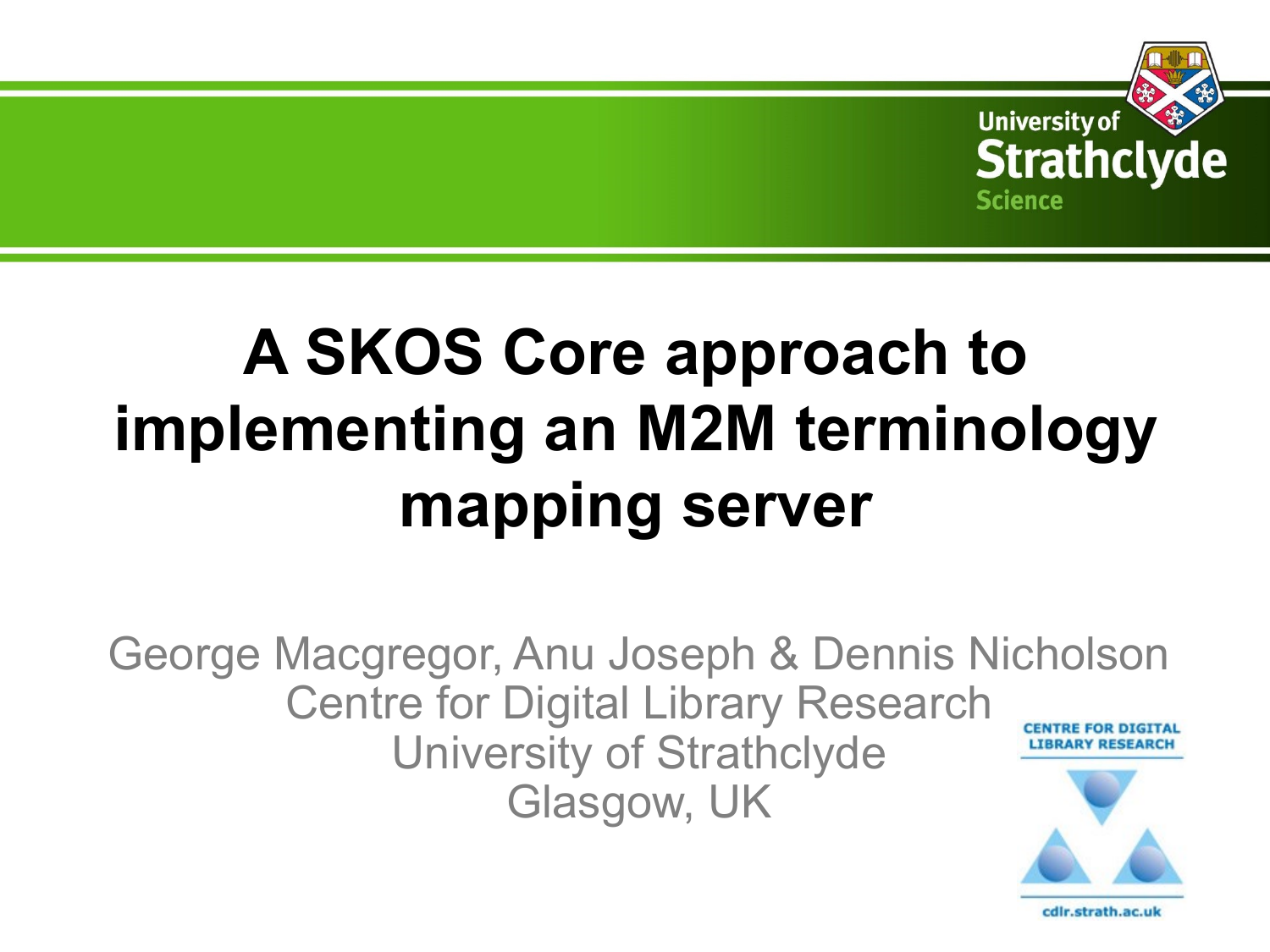

#### Introduction

- Recent growth in digital libraries, repositories, LO repositories, etc.
- Increase in the need for improved interoperability between Knowledge Organization Systems (KOS), encompassing a variety of terminologies
- Need to improve user access to discrete heterogeneous digital objects, particularly in distributed retrieval contexts
- Research exploring techniques to aid effectiveness of simultaneous searching / browsing of multiple distributed repositories remains a key area of study (e.g. Binding & Tudhope, 2004; Doerr, 2001; Nicholson & McCulloch, 2006; Liang & Sini, 2006; Vizine-Goetz et al. 2004, etc.)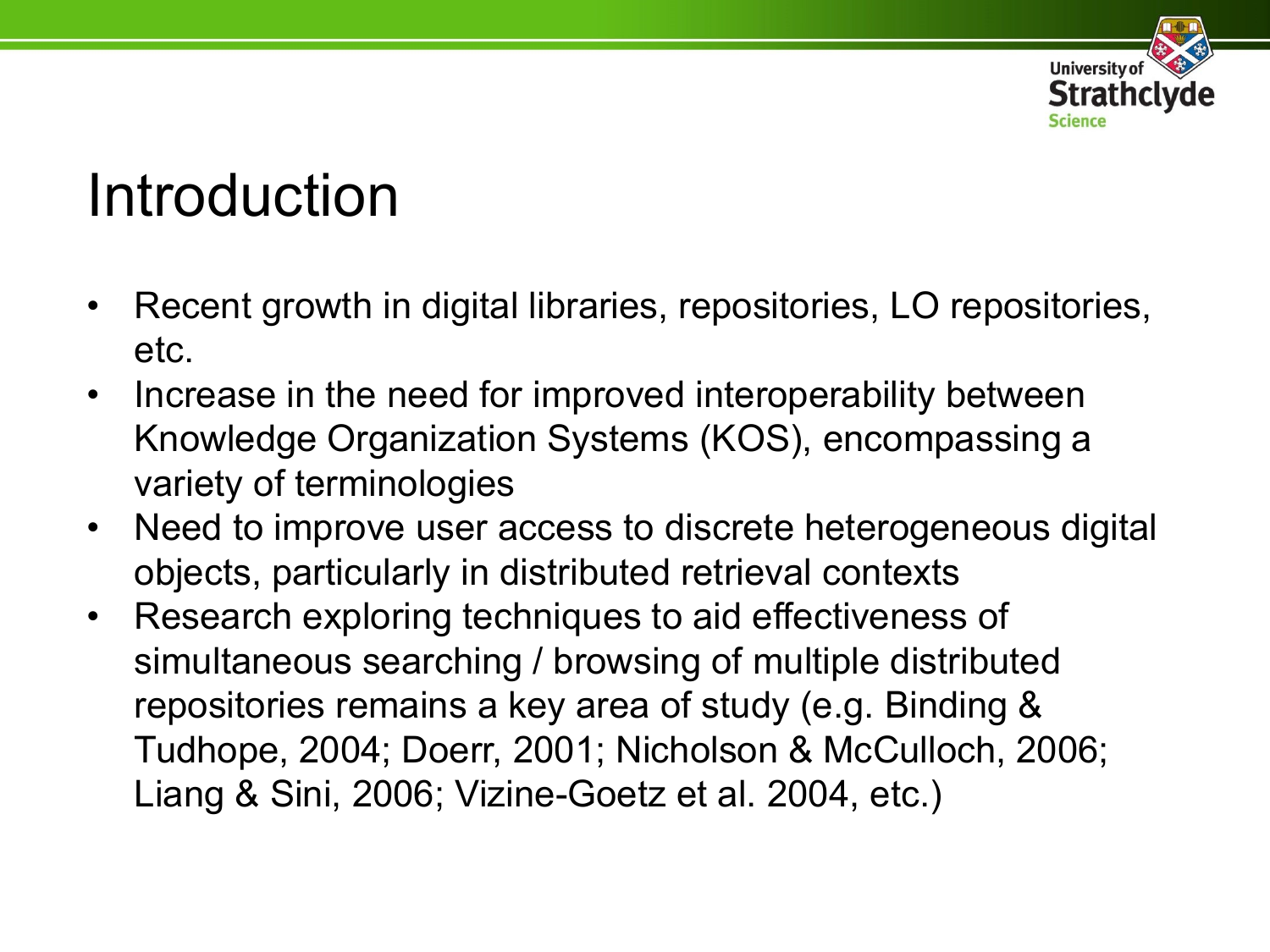

#### Introduction cont.

- Simple Knowledge Organization System Core (SKOS Core) offers opportunities for experimenting with terminology services capable of being deployed in an M2M web services context
- This paper / presentation will describe and propose an approach to implementing a pilot M2M terminology server employing terminology mappings and using SKOS Core to 'mark up' terminological data (conducted under **HILT project**: [http://hilt.cdlr.strath.ac.uk/\)](http://hilt.cdlr.strath.ac.uk/)

*First it is necessary to provide some context:* terminological mapping, SKOS Core, etc.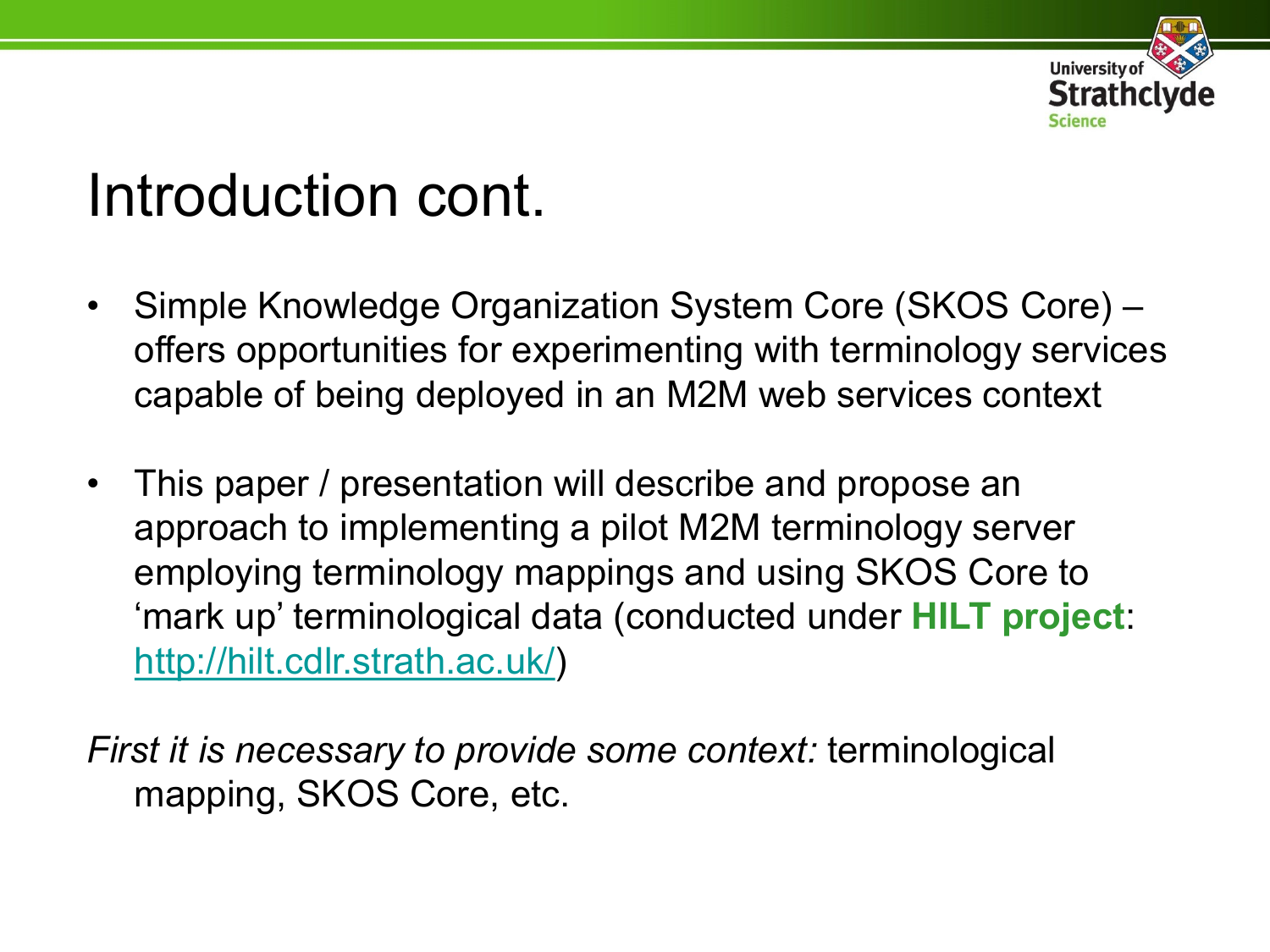

# Terminology mapping

- Mapping: relating equivalent terms, concept or hierarchical relationships from one terminology to another (Doerr, 2001)
- Remains largely an intellectual process, even where automated support has been explored (See: Vizine-Goetz et al., 2004; McCulloch et al., 2005)

Focus on **terminology switching**:

**Figure:** typical switching model

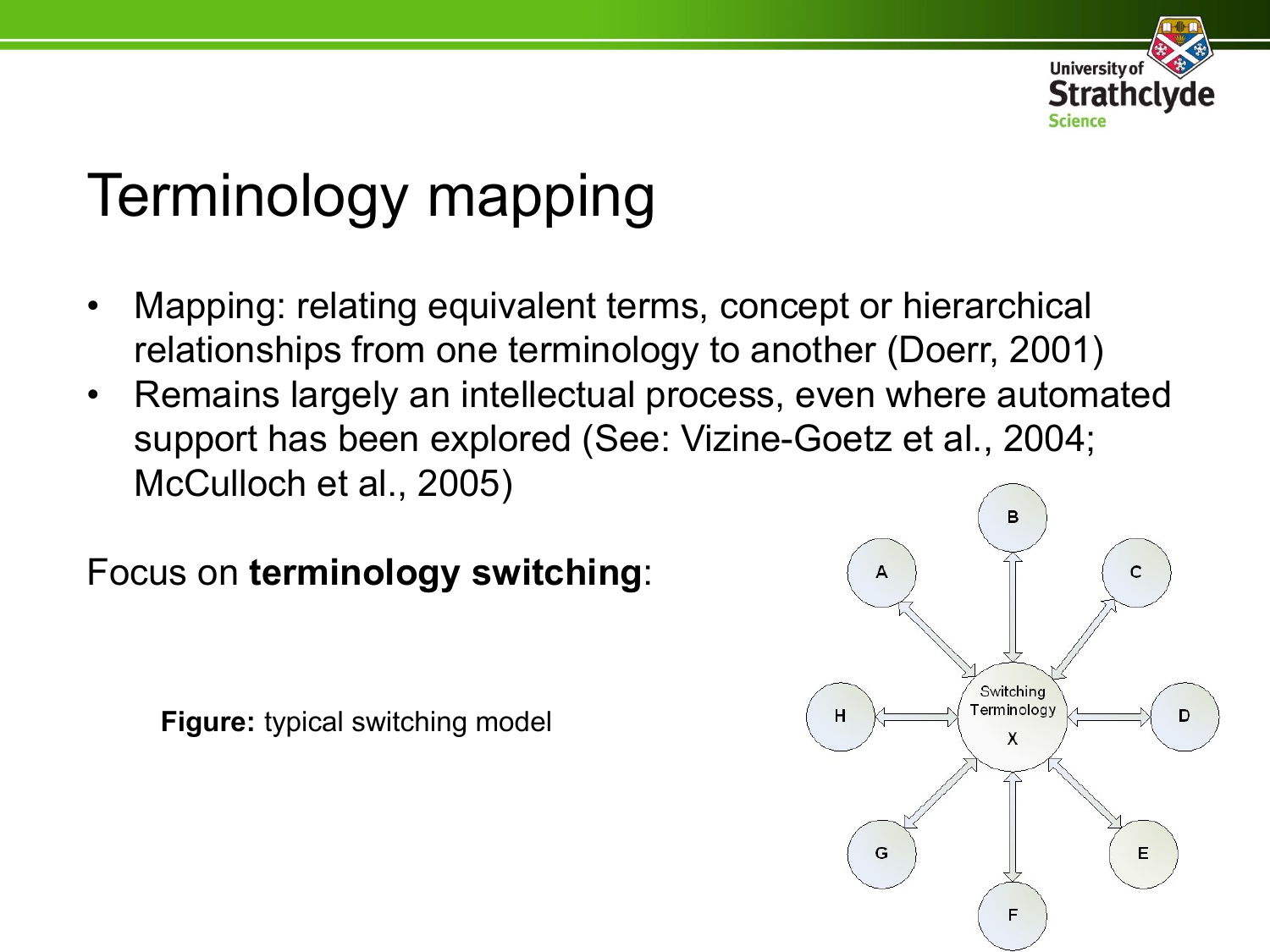

# Terminology mapping cont.

- Terminology server documented operates similarly to switching model (using DDC spine). Our original model provides users with disambiguation processes (Shiri et al., 2004). This can be invoked by clients (if desired, by **no means** essential!).
- Offers other terminological functions, such as terminologybased interactive query expansion

**Figure:** diagram of DDC spine-based model, employing 'disambiguation'

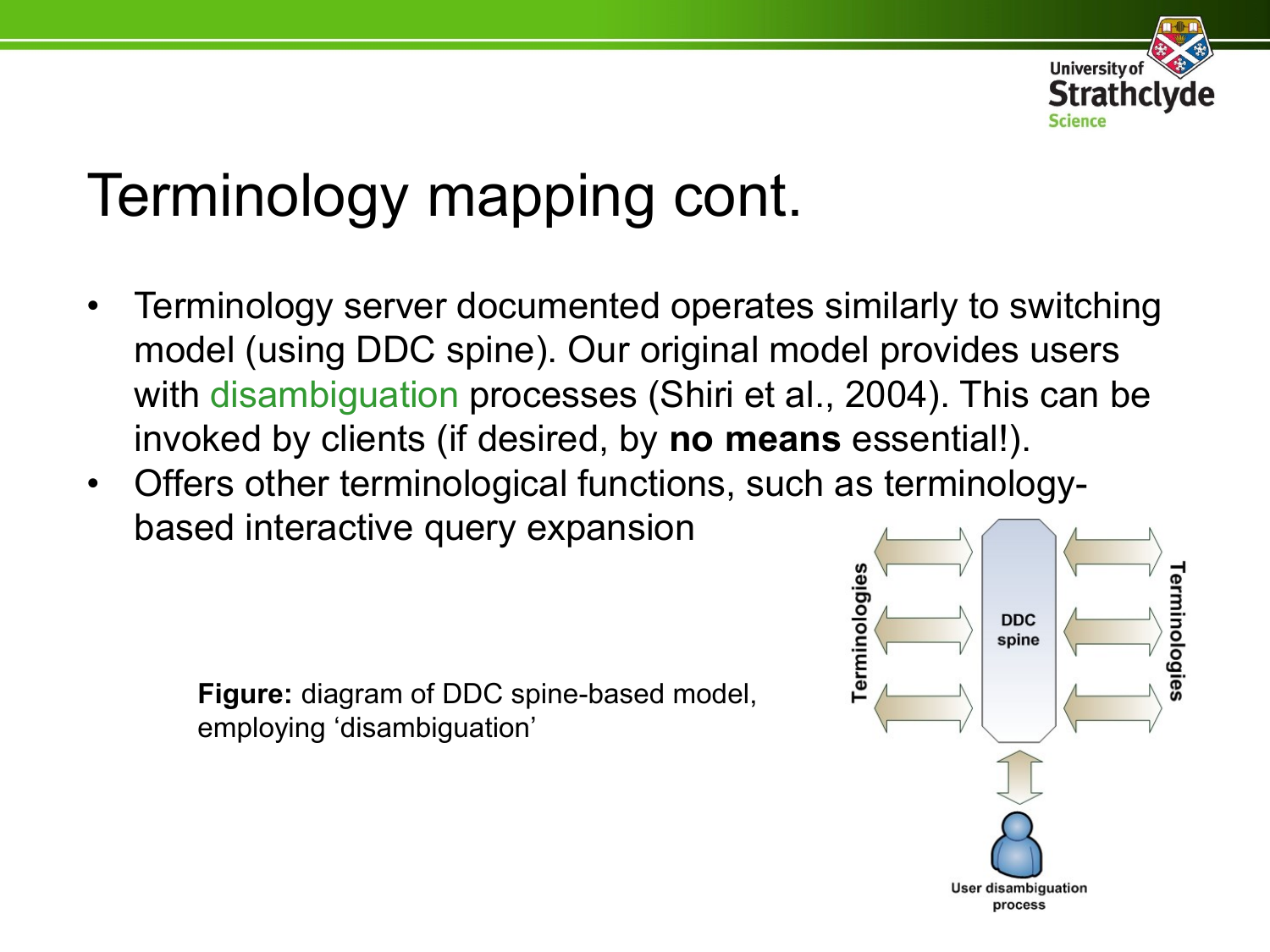

### Disambiguation example...

- 1. User enters search query into client user interface (or browses DDC hierarchies)
- 2. M2M terminology mapping server identifies best matches and asks the user to clarify which is most appropriate
- 3. User chooses most appropriate term
- 4. HILT retrieves the most appropriate terms (from disparate terminologies) to match the local indexes of the repositories to be searched in the federation
- 5. Depending on how the client is configured for cross-repository searching (and services), client can then use the terminological data requested from HILT to initiate searches across chosen repositories and present integrated results to user
- Process is transparent and seamless for user…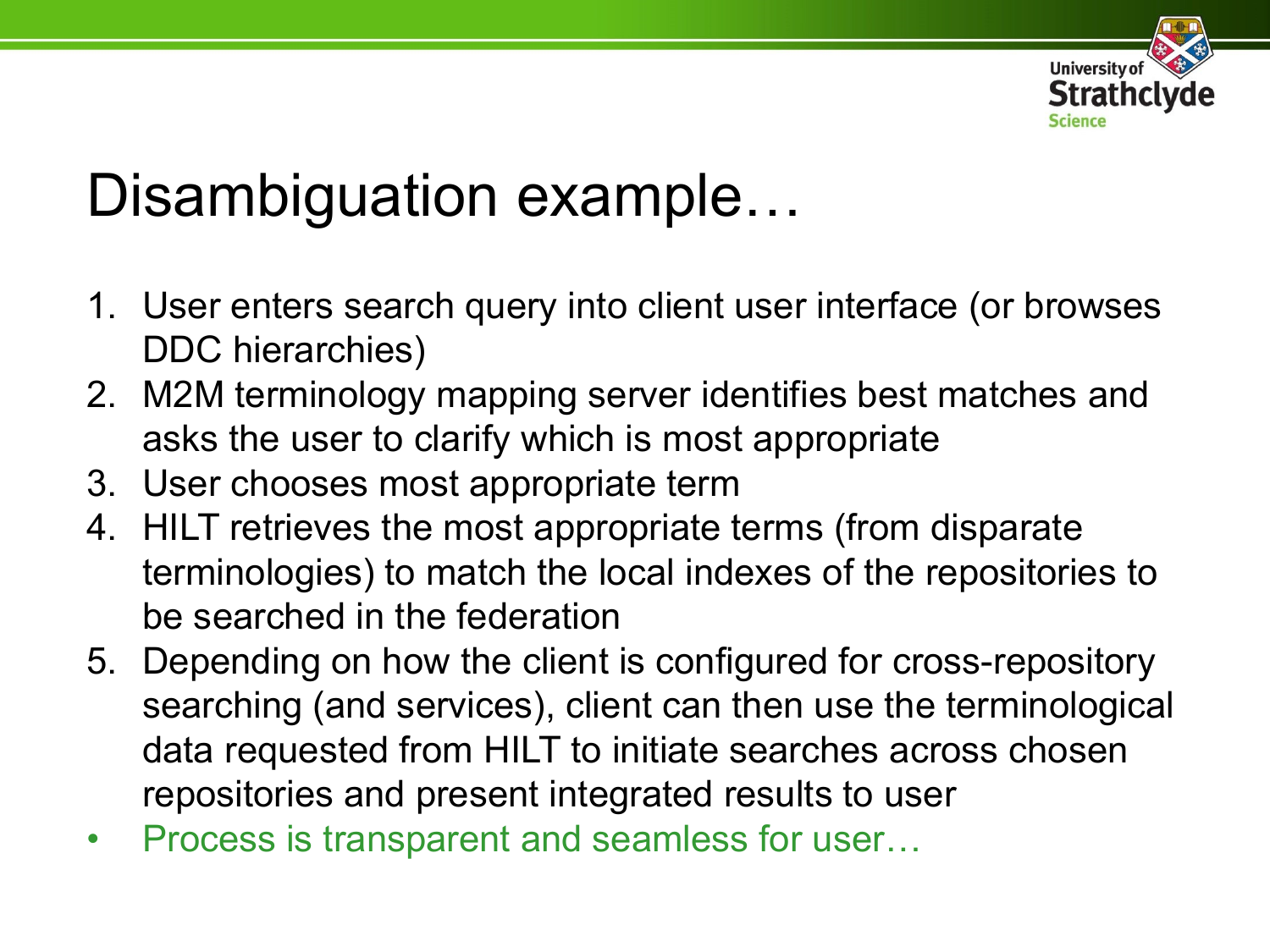

# SKOS Core

- Simple Knowledge Organization System (SKOS) Core: application of the Resource Description Framework (RDF) and proposed by the W3C SWDWG (Miles & Brickley, 2005)
- Flexible framework for expressing the structure and content of 'concept schemes', thus enabling efficient machine processing
- Consists of a series of RDF properties and RDF Schema classes

#### A simple example:

- Thesaurus = skos: Concepts
- And contains preferred terms  $=$  skos:  $prefLabel$
- And contains non-preferred terms  $=$  skos: altLabel
- And contains broader and narrower terms (BT & NT), and perhaps related terms (RT) = skos:broader, skos:narrower, skos: related and so forth...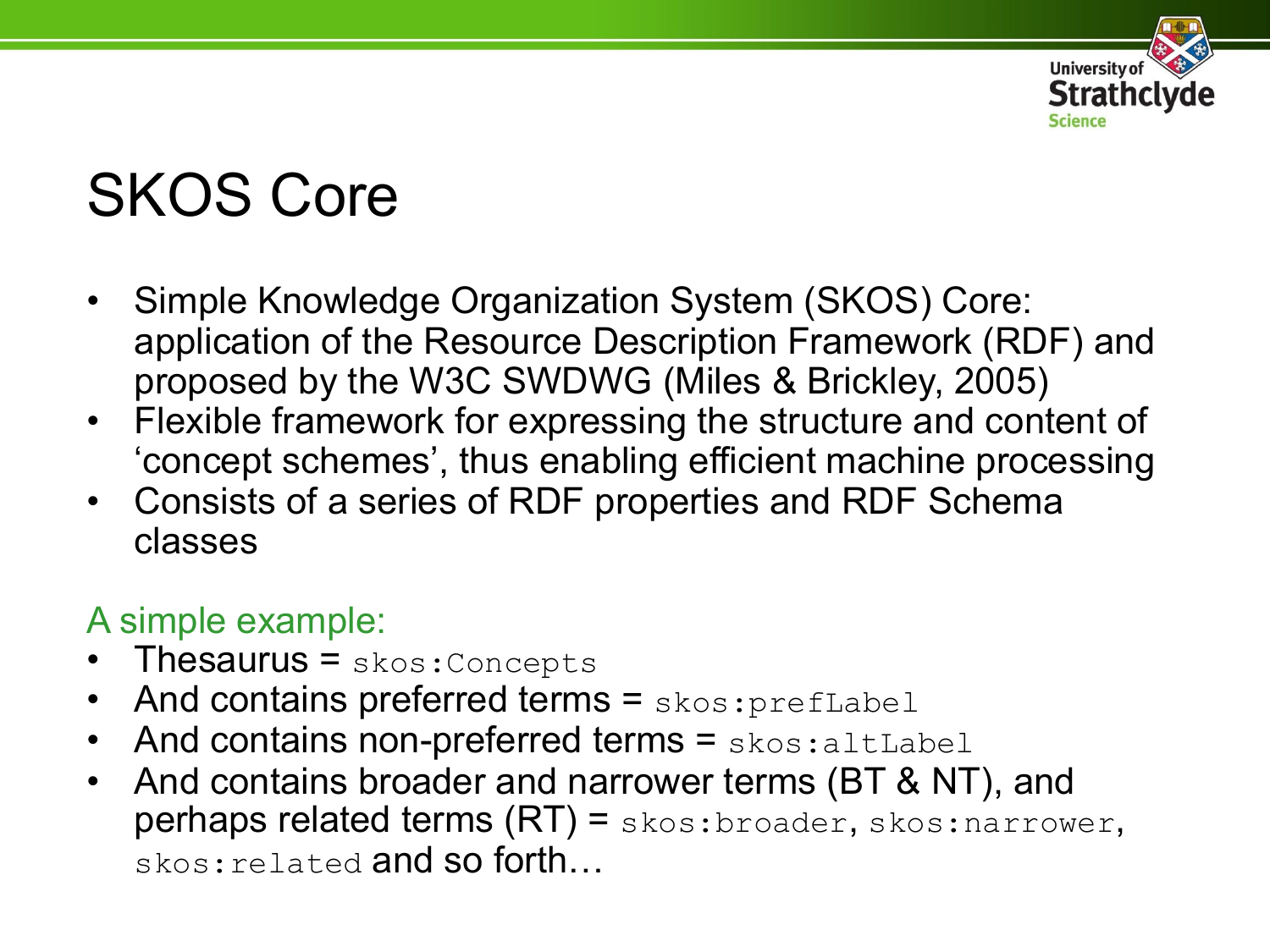

## SKOS Core cont.

- The SKOS Core Mapping Vocabulary Specification (MVS) proposed (Miles & Brickley, 2004): draft
- Facilitates mapping of concepts between terminologies within SKOS framework: exactMatch, broadMatch, narrowMatch, majorMatch and minorMatch
- Series of classes (AND, OR, NOT) for combing or excluding concepts. For example, AND might be used to signify the intersection of two or more concepts.

Education (India) – terminology A Education **AND** India – terminology B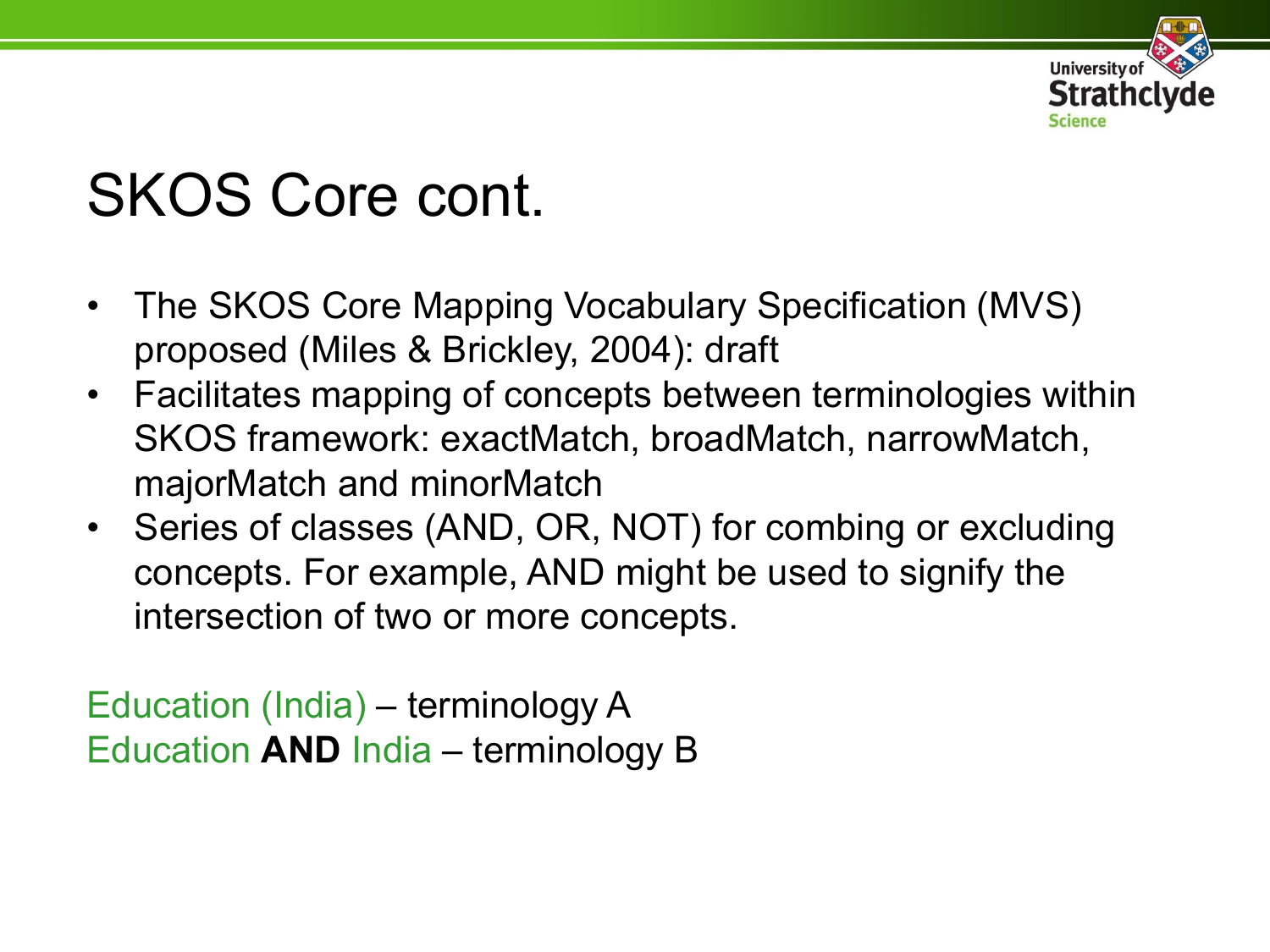

# Using SKOS Core for terminology services

- Limited terminological interoperability within the federation of repositories, digital libraries, information services, etc. comprising UK JISC Information Environment
- Testing of M2M terminology server, using SOAP-based Search/Retrieve Web Service (SRW), conducted using GoGeo! [\(http://www.gogeo.ac.uk/](http://www.gogeo.ac.uk/)) and a local HILT SRW client
- As we shall propose, using SKOS Core to wrap terminological data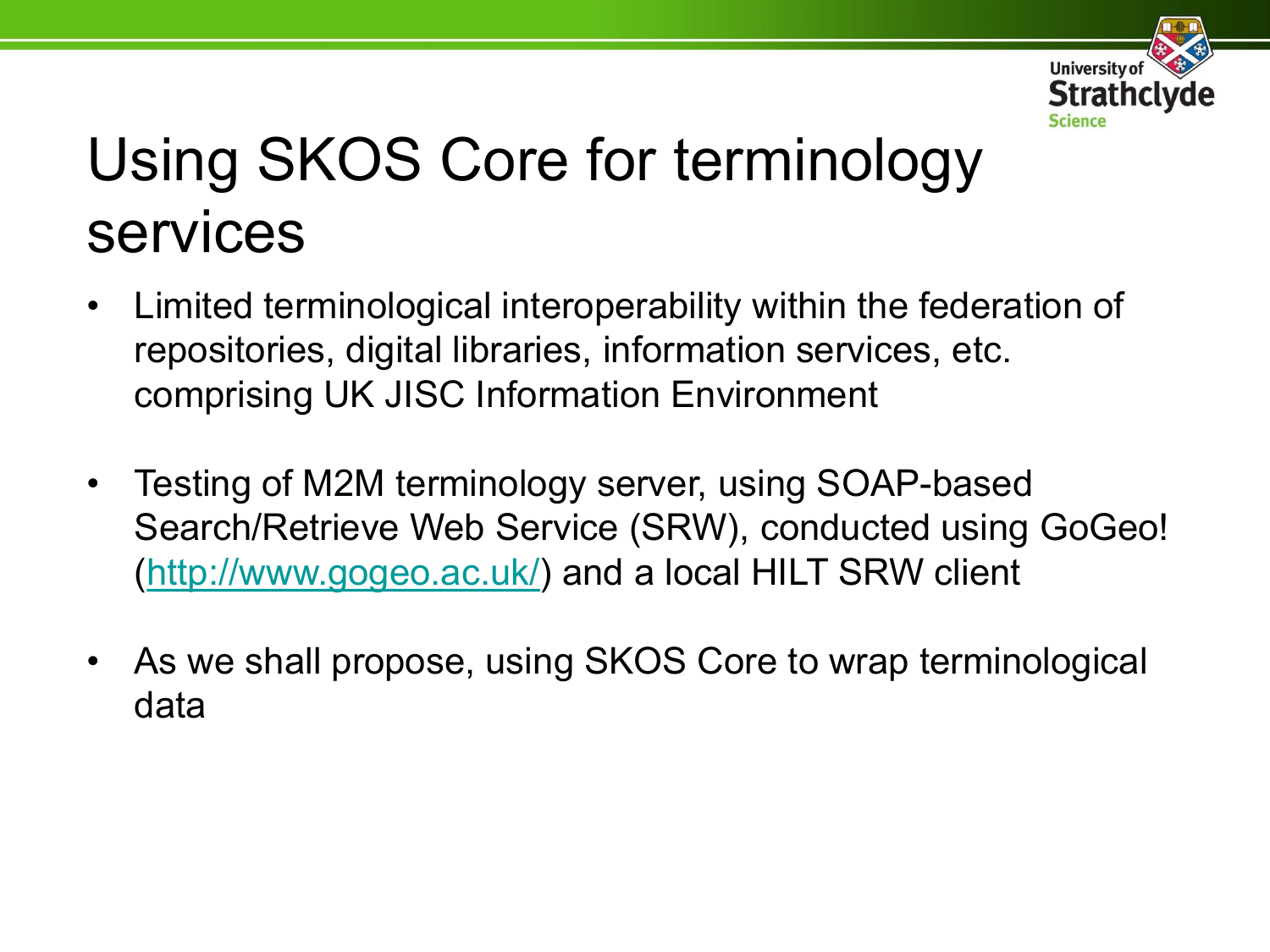

#### Using SKOS Core for terminology services cont.

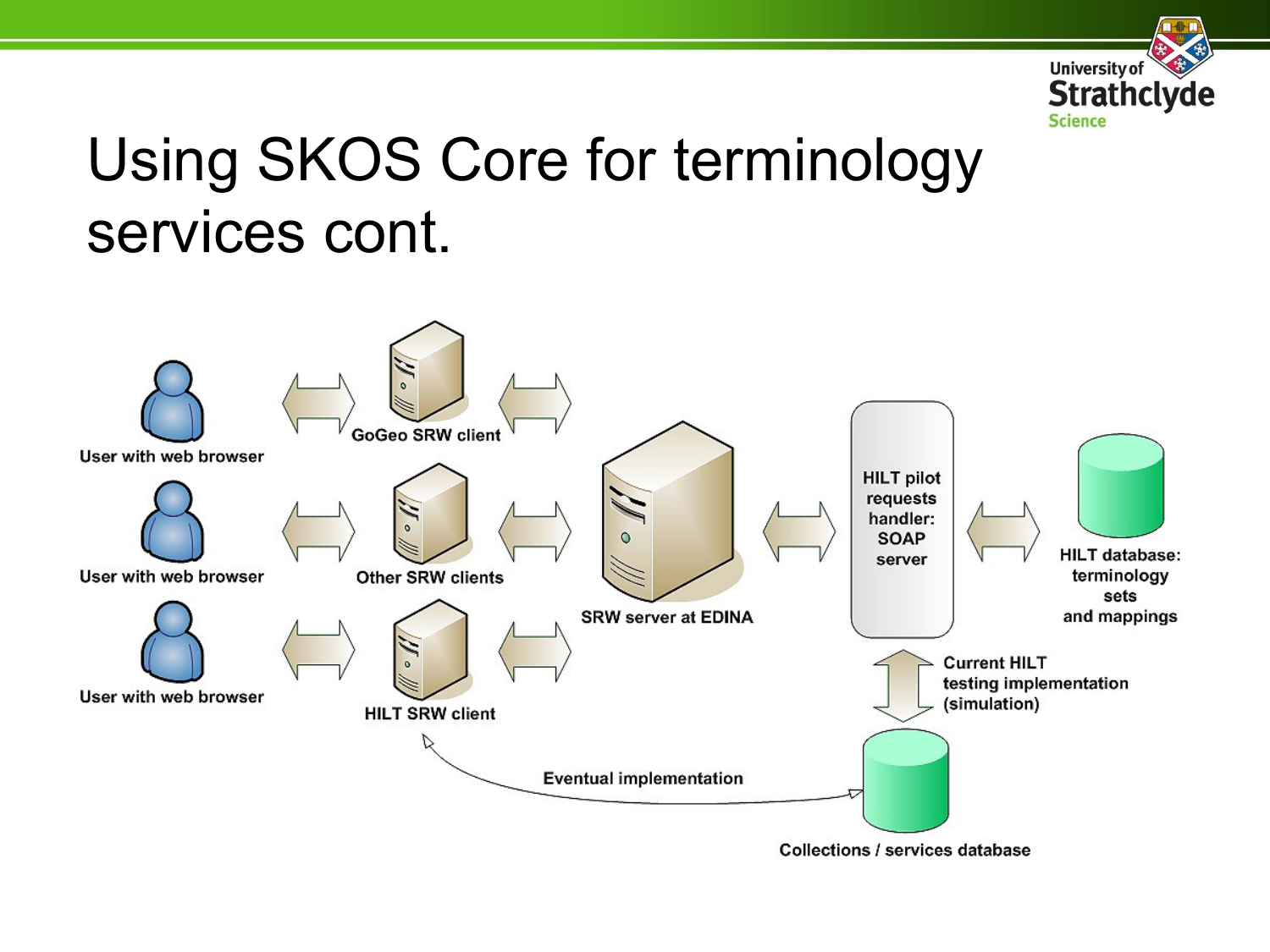

# Wrapping terminologies using SKOS Core

- Non-standard use of SKOS Core?
- SKOS Core experimented with and proposed in order to facilitate meaningful communication with SRW clients regarding structural nature of terminological data requested and/or found in HILT database
- Results identified in database (e.g. scheme information, mapped terms, etc.) are 'wrapped' in SKOS Core by the SOAP server
- SRW requests (CQL SQL) handled using XML over HTTP using SOAP, thus terminological data can easily be embedded within a SOAP XML envelope for messaging to SRW clients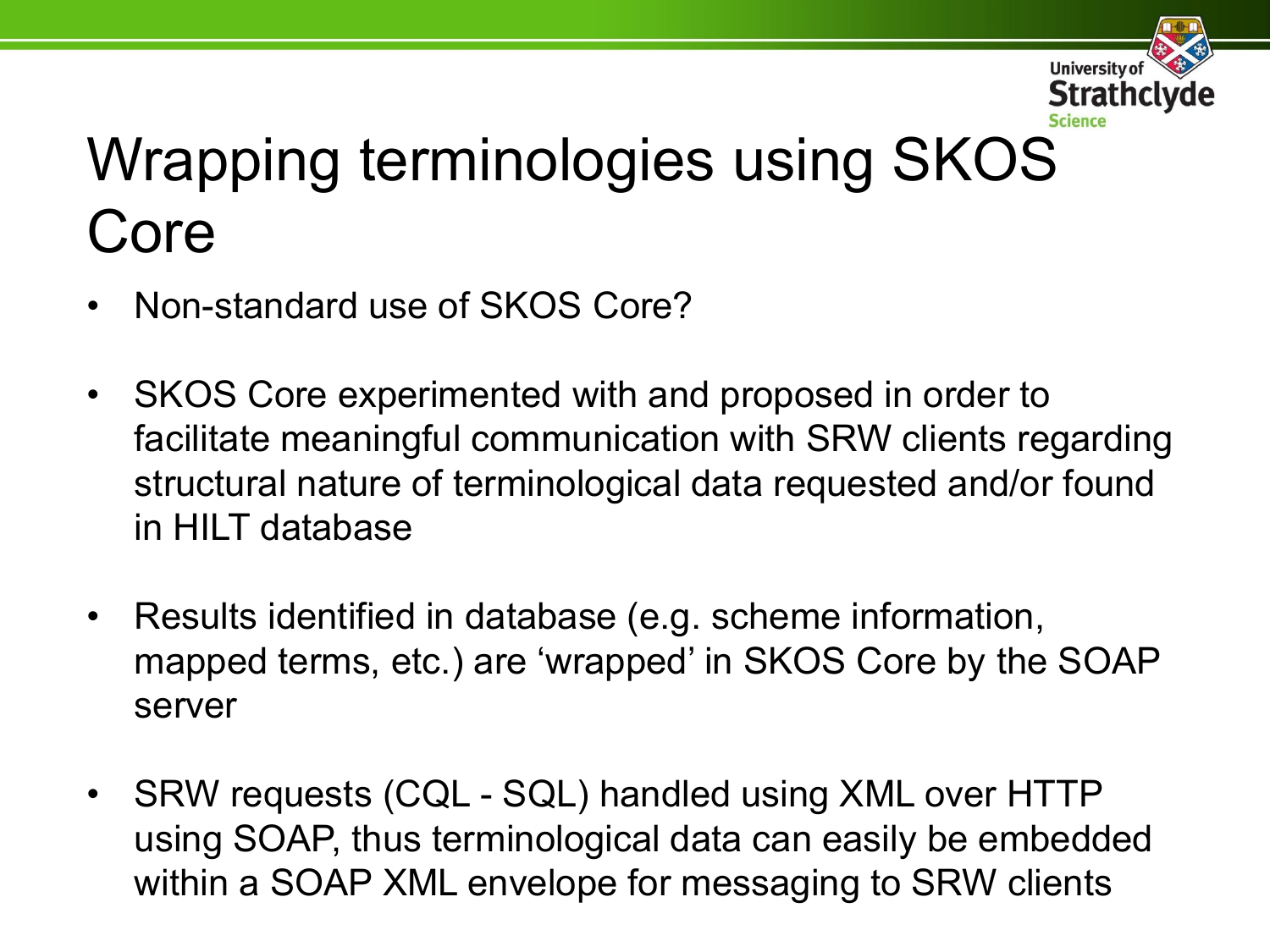

# Wrapping terminologies using SKOS Core cont.

Use of SKOS Core for this application advantageous:

• Accurate modelling and maintenance of the structural and semantic properties of terminological data requested, thus enabling flexible, reliable and simple re-use by clients in local systems

> May include innovative user interfaces, browsing structures, charts, etc.

- Can accommodate the representation of terminological mappings
- SKOS Core offers opportunities for enhanced interaction with the server, enabling added functionality such as terminologybased interactive query expansion (Efthimiadis, 1996)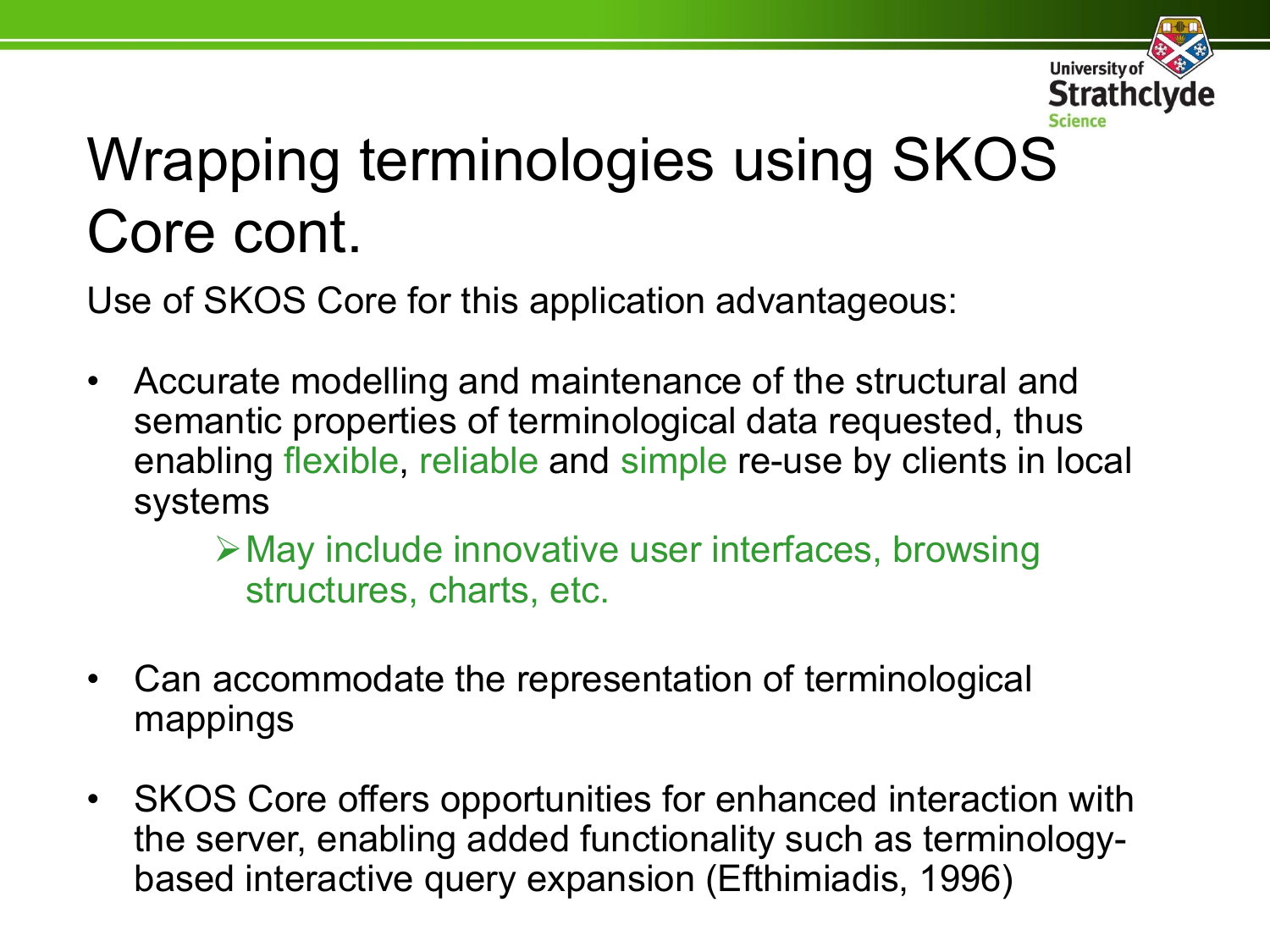

# Server functions in SKOS Core

- M2M implementation has 7 terminological functions (but may grow) and can (obviously) be invoked by clients as they see fit
- Some of the functions currently under experimentation:
	- get all records
	- get\_DDC\_records
	- get\_non\_DDC\_records
	- get\_filtered\_set
- Too detailed to address each today (but might find time!), so focus will be on:
	- get\_non\_DDC\_records
	- get filtered set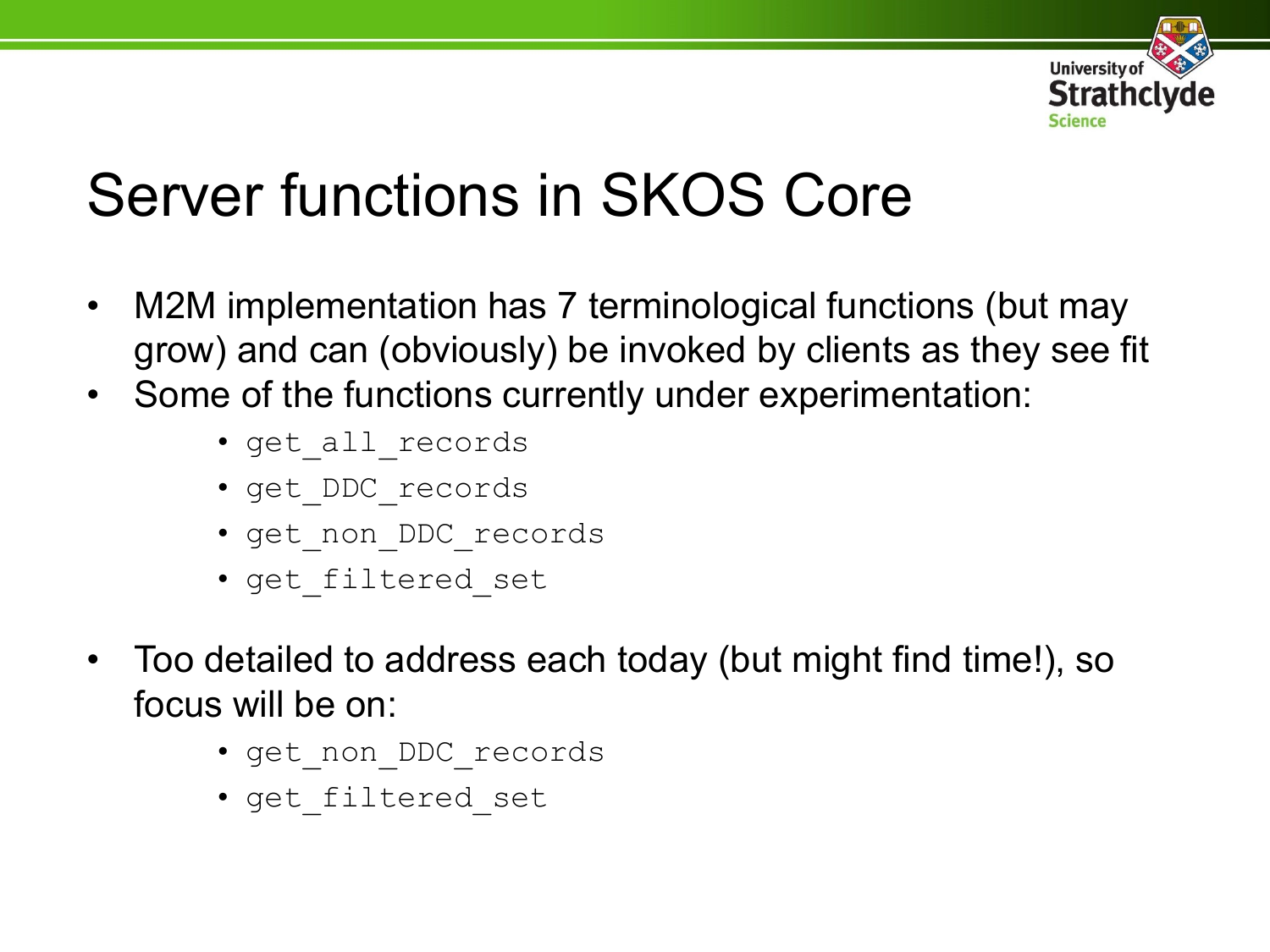

### Server functions in SKOS Core cont.

- get filtered set to enable enrichment of user search vocabulary, provide user feedback, interactive query expansion, etc.
- Can provide preferred, broader and narrower terms, related terms, non-preferred, scope notes (where available), etc.
- Expected to be used by client services to enrich user search vocabulary (e.g. query expansion techniques) or build dynamic hierarchical browse structures
- Filtered query set to a specific scheme would return SKOS Core records providing necessary details to process and invoke a variety of local searching functionality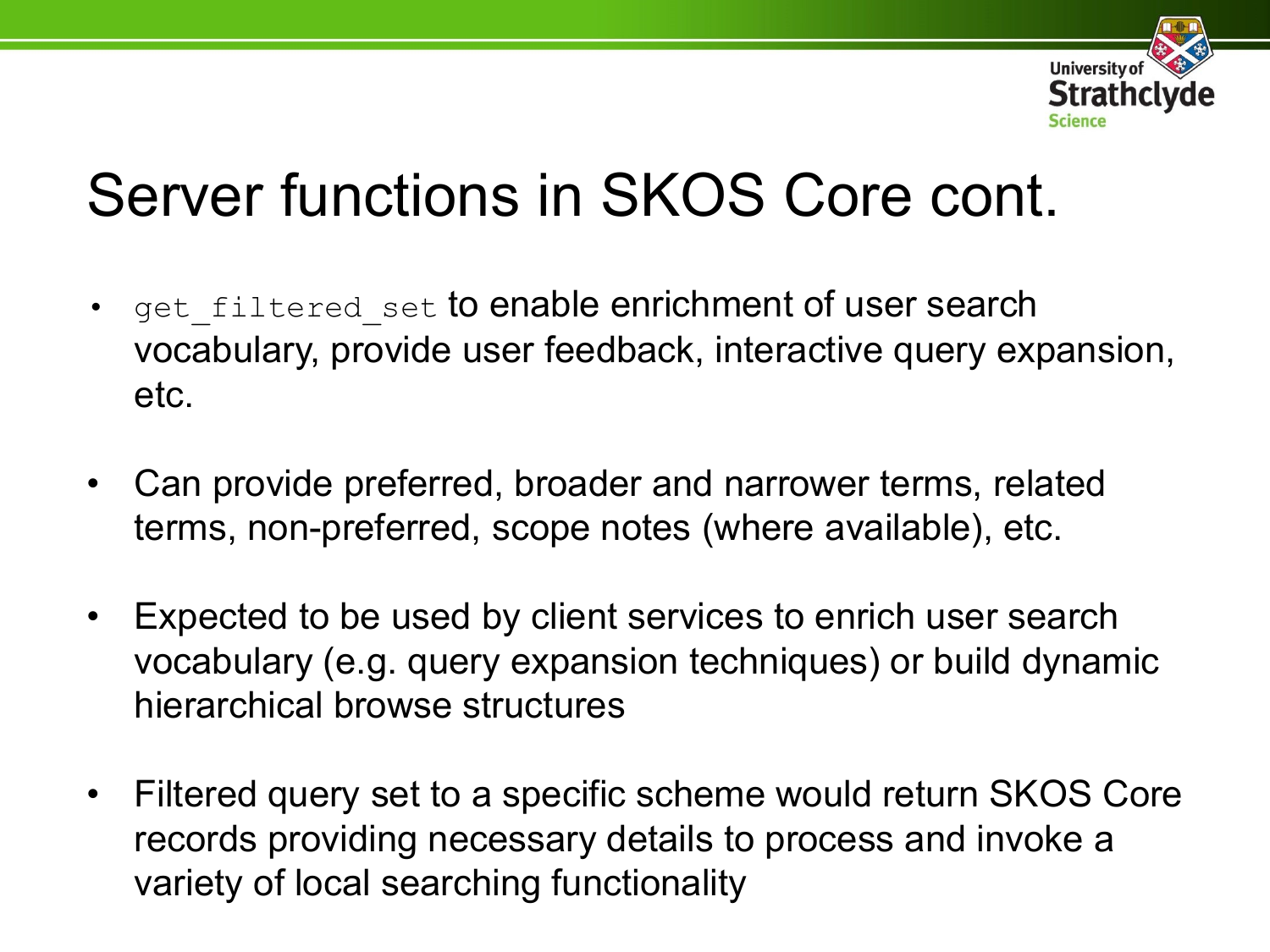#### **Example:** filtered query set to IPSV for 'Arboriculture'

```
Science
<?xml version="1.0" encoding="ISO-8859-1"?>
<SOAP-ENV:Envelope SOAP-ENV:encodingStyle="http://schemas.xmlsoap.org/soap/encoding/" xmlns:SOAP-
   ENV="http://schemas.xmlsoap.org/soap/envelope/" xmlns:xsd="http://www.w3.org/2001/XMLSchema" 
   xmlns:xsi="http://www.w3.org/2001/XMLSchema-instance" xmlns:SOAP-
   ENC="http://schemas.xmlsoap.org/soap/encoding/">
<SOAP-ENV:Body>
<ns1:get_filtered_setResponse xmlns:ns1="http://tempuri.org">
<return xsi:type="SOAP-ENC:Array" SOAP-ENC:arrayType="xsd:string[1]">
<item xsi:type="xsd:string">
<rdf:RDF xmlns:rdf="http://www.w3.org/1999/02/22-rdf-syntax-
   ns#"xmlns:skos="http://www.w3.org/2004/02/skos/core#"xml:base="http://hiltm2m.cdlr.strath.ac.
   uk/hiltm2m/concepts.php">
<skos:Concept rdf:about="#2715">
   <skos:prefLabel xml:lang="en">Arboriculture</skos:prefLabel>
   <skos:broader rdf:resource="#504"/>
   <skos:narrower rdf:resource="#2633"/>
   <skos:related rdf:resource="#1566"/>
   <skos:related rdf:resource="#15"/>
   <skos:inScheme rdf:resource="http://hiltm2m.cdlr.strath.ac.uk/hiltm2m/schemes/IPSV.xml"/>
</skos:Concept>
<skos:concept rdf:about="#504">
   <skos:prefLabel xml:lang="en">Horticulture</skos:prefLabel>
   <skos:inScheme rdf:resource="http://hiltm2m.cdlr.strath.ac.uk/hiltm2m/schemes/IPSV.xml"/>
</skos:concept>
<skos:concept rdf:about="#2633">
   <skos:prefLabel xml:lang="en">Tree planting</skos:prefLabel>
   <skos:inScheme rdf:resource="http://hiltm2m.cdlr.strath.ac.uk/hiltm2m/schemes/IPSV.xml"/>
</skos:concept><skos:concept rdf:about="#1566">
   <skos:prefLabel xml:lang="en">Woodlands</skos:prefLabel>
   <skos:inScheme rdf:resource="http://hiltm2m.cdlr.strath.ac.uk/hiltm2m/schemes/IPSV.xml"/>
</skos:concept>
<skos:concept rdf:about="#15">
   <skos:prefLabel xml:lang="en">Trees</skos:prefLabel>
   <skos:inScheme rdf:resource="http://hiltm2m.cdlr.strath.ac.uk/hiltm2m/schemes/IPSV.xml"/>
</skos:concept>
\langlerdf:RDF>
\langleitem\rangle\langlereturn>
</ns1:get_filtered_setResponse>
\langle/SOAP-EN\overline{V}:Body>
</SOAP-ENV:Envelope>
```
**University of** 

**Strathclyde**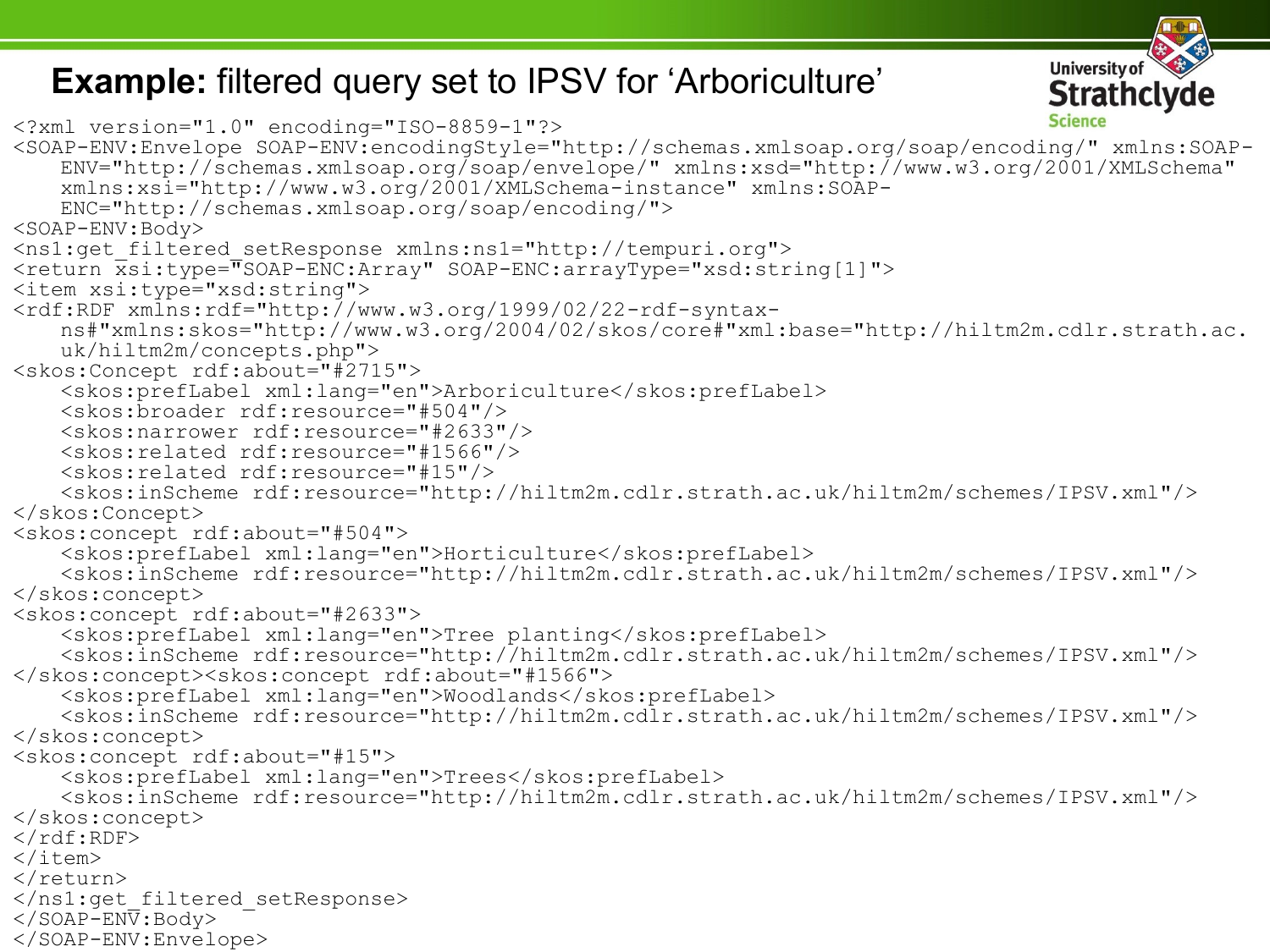

## Server functions in SKOS Core cont.

- However primary purpose of server is to enable accurate federated subject searching. Several mapping functions…
- get all records, get DDC records, get non DDC records
- get non DDC records: Can be used in conjunction with 'disambiguation' processes
- Provides client with details of non-DDC records that include a mapping to the DDC number sent to the server
- Enables identification of a variety of terms from disparate terminologies associated with a DDC number to be used to search relevant repositories using correct terminology to match local indexes
- (Almost) Inverse function: get DDC records
- Providing any DDC record either including the term specified, or mapped to by a record including the term specified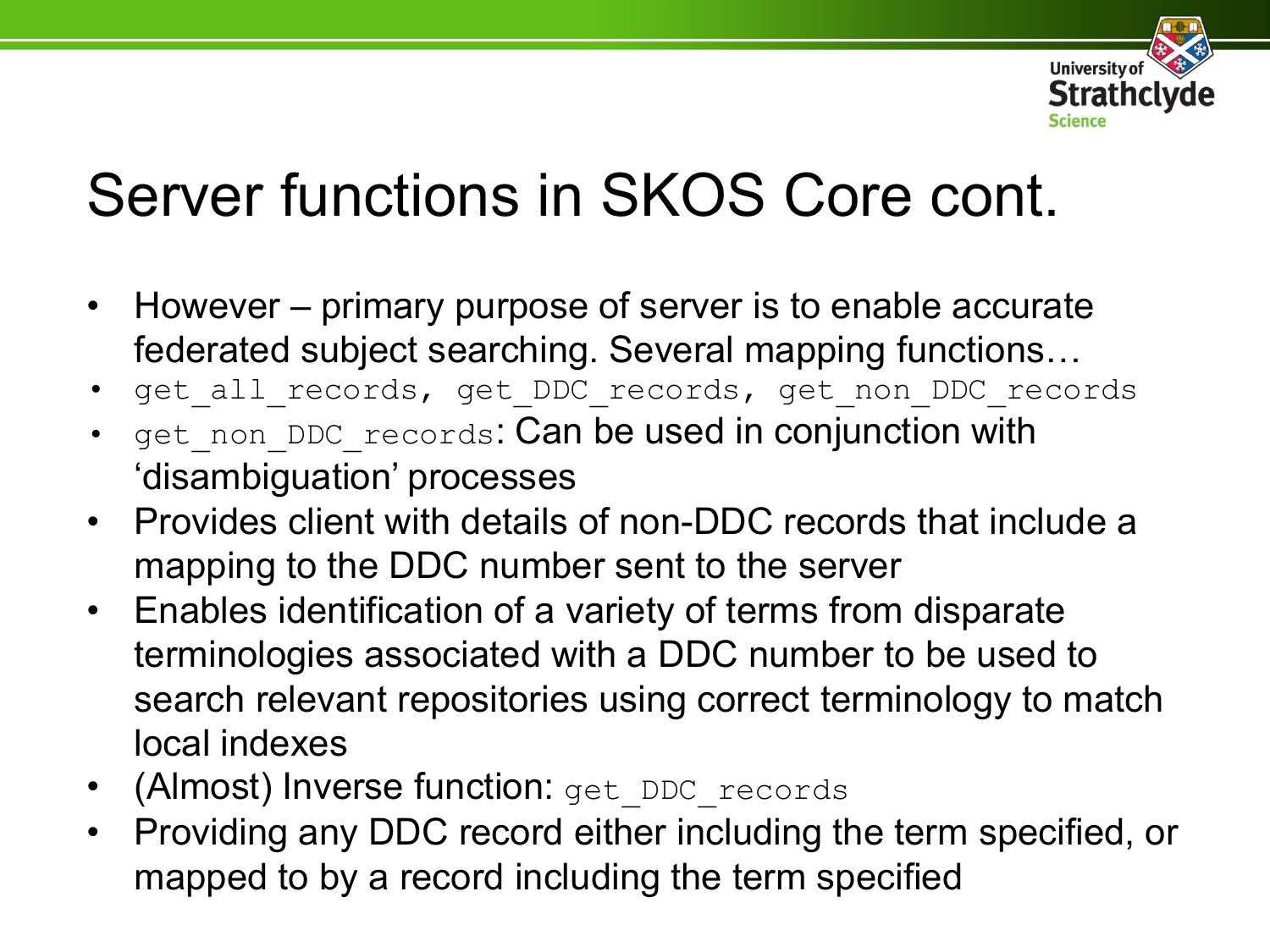#### **Example**: non-DDC query for 363.34 (Disasters)

```
Stratho
<?xml version="1.0" encoding="ISO-8859-1"?>
<SOAP-ENV:Envelope SOAP-ENV:encodingStyle="http://schemas.xmlsoap.org/soap/encoding/" xmlns:SOAP-
                                                                                                              Science
     ENV="http://schemas.xmlsoap.org/soap/envelope/" xmlns:xsd="http://www.w3.org/2001/XMLSchema" 
     xmlns:xsi="http://www.w3.org/2001/XMLSchema-instance" xmlns:SOAP-ENC="http://schemas.xmlsoap.org/soap/encoding/">
<SOAP-ENV:Body>
<ns1:get_filtered_setResponse xmlns:ns1="http://tempuri.org">
<return xsi:type="SOAP-ENC:Array" SOAP-ENC:arrayType="xsd:string[1]">
<item xsi:type="xsd:string">
<rdf:RDF
xmlns:rdf="http://www.w3.org/1999/02/22-rdf-syntax-ns#"
xmlns:skos="http://www.w3.org/2004/02/skos/core#"
xmlns:map="http://www.w3.org/2004/02/skos/mapping#"
xml:base="http://hiltm2m.cdlr.strath.ac.uk/hiltm2m/concepts.php">
<skos:Concept rdf:about="#363.34">
     <skos:prefLabel xml:lang="zxx">363.34</skos:prefLabel>
     <skos:altLabel xml:lang="en">Disasters</skos:altLabel>
     <skos:inScheme rdf:resource="http://hiltm2m.cdlr.strath.ac.uk/schemes/DDC.xml"/>
     <map:narrowMatch>
             <skos:Concept rdf:about="#sh 91000441"/> 
     </map:narrowMatch>
     <map:exactMatch>
             <skos:Concept rdf:about="#2256"/>
     </map:exactMatch>
     <map:exactMatch>
             <skos:Concept rdf:about="#762"/>
     </map:exactMatch>
     <map:exactMatch>
             <skos:Concept rdf:about="#143"/> 
</map:exactMatch>
</skos:Concept>
<skos:Concept rdf:about="#sh 91000441 ">
<skos:prefLabel xml:lang="en">Emergency management</skos:prefLabel>
<skos:inScheme rdf:resource="http://hiltm2m.cdlr.strath.ac.uk/schemes/LCSH.xml"/>
</skos:Concept>
<skos:Concept rdf:about="#2256">
<skos:prefLabel xml:lang="en">Natural disasters</skos:prefLabel>
<skos:inScheme rdf:resource="http://hiltm2m.cdlr.strath.ac.uk/schemes/UNESCO.xml"/>
</skos:Concept>
<skos:Concept rdf:about="#762">
<skos:prefLabel xml:lang="en">Natural hazards</skos:prefLabel>
<skos:inScheme rdf:resource="http://hiltm2m.cdlr.strath.ac.uk/schemes/GCMD.xml"/>
</skos:Concept>
<skos:Concept rdf:about="#143">
<skos:prefLabel xml:lang="en">Civil emergencies</skos:prefLabel>
<skos:inScheme rdf:resource="http://hiltm2m.cdlr.strath.ac.uk/schemes/IPSV.xml"/>
</skos:Concept>
\langle /rdf:RDF>
\langleitem\rangle\langlereturn\rangle</ns1:get_filtered_setResponse>
</SOAP-ENV:Body>
</SOAP-ENV:Envelope>
```
**University of**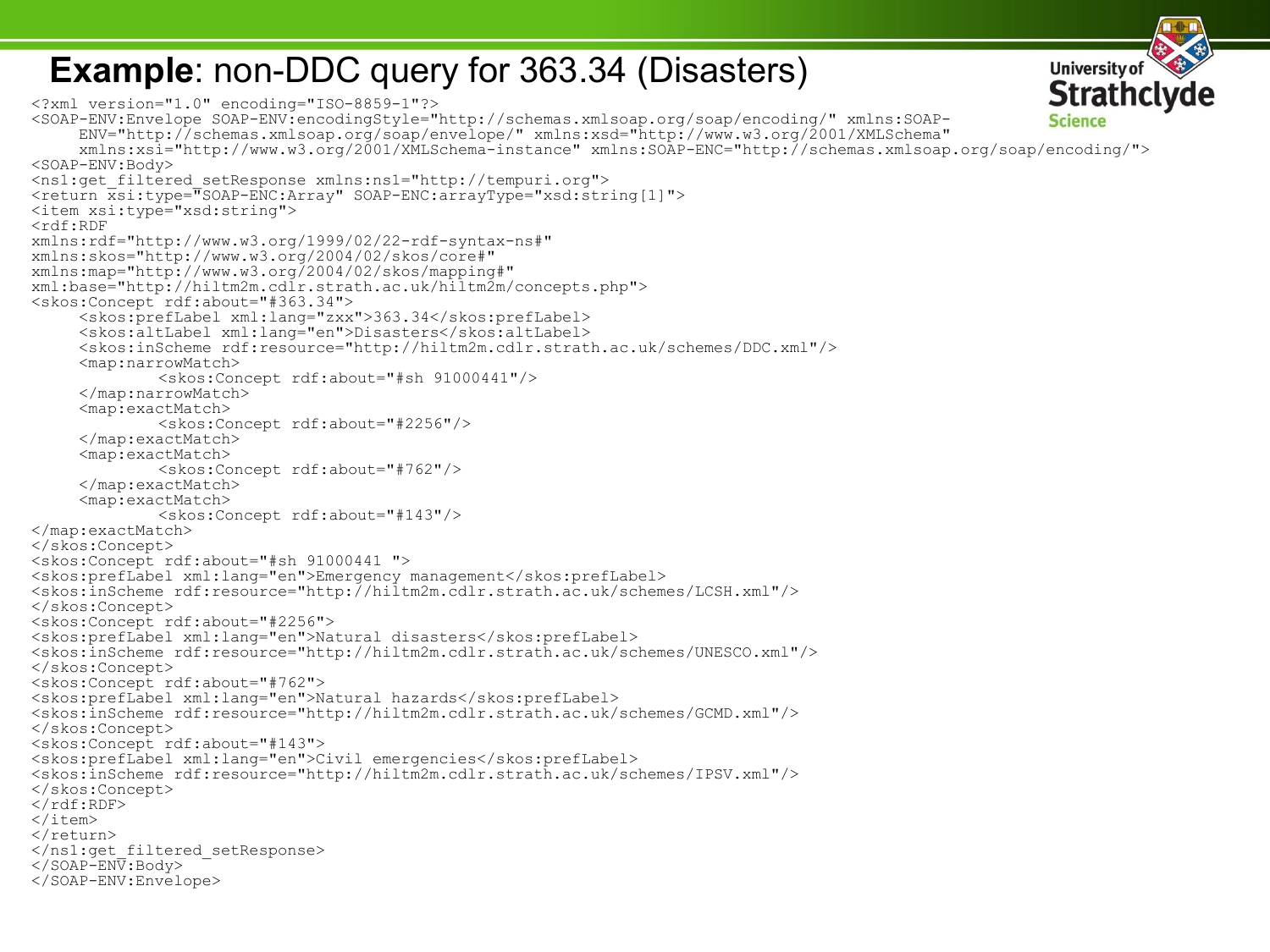

#### **Demonstrators**

• A variety of demonstrators are publicly available, including a SOAP client demonstrator (allows viewing of SOAP requires in SKOS) and GoGeo! query expansion demonstrator

See:<http://hilt.cdlr.strath.ac.uk/hilt3web/pilots.html>

**Note:** Since these are demonstrators, they are under constant development and may therefore be taken down, altered at any time, or may experience sub-optimal performance!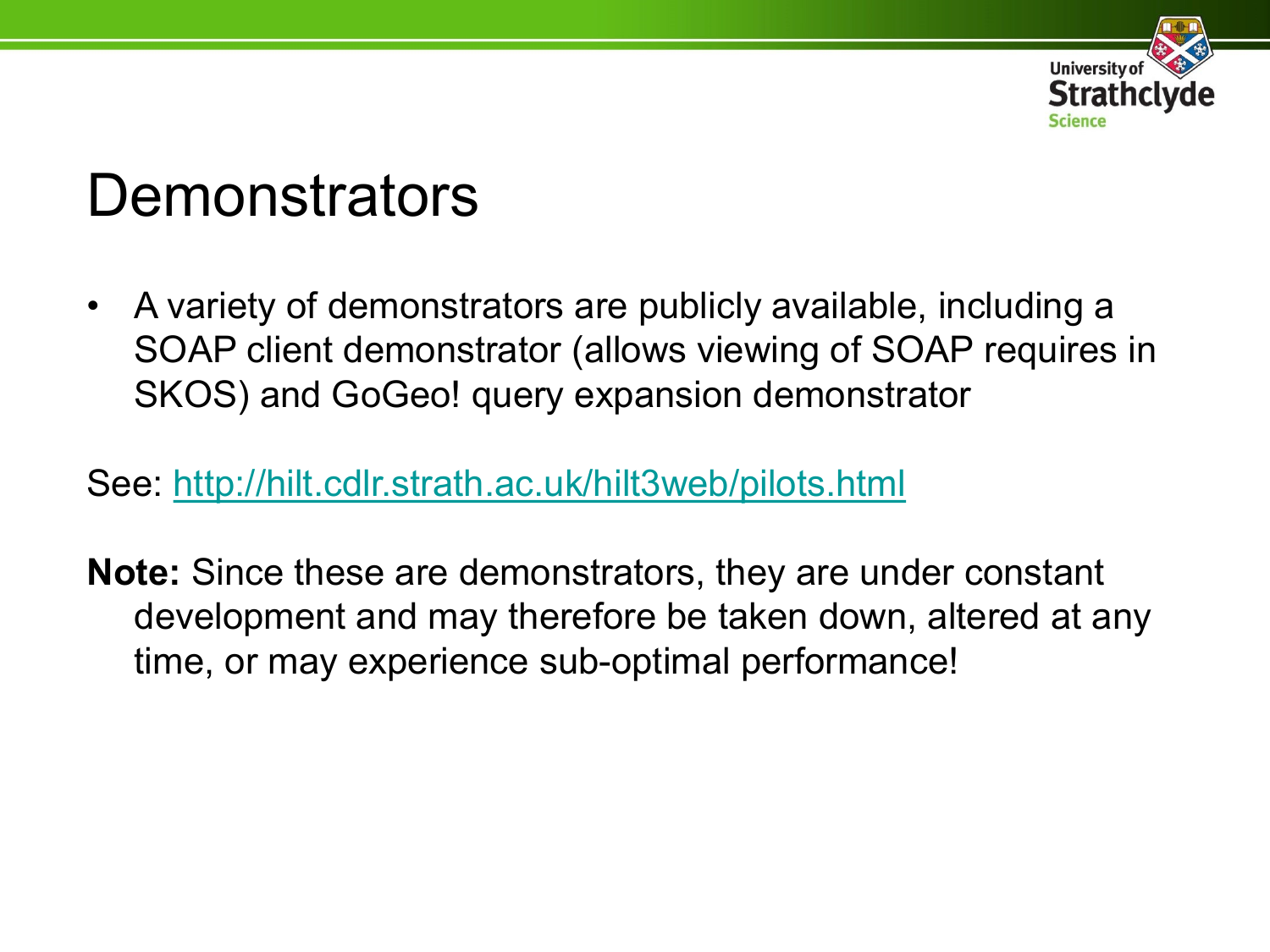

## Conclusions and further work

- The M2M implementation proposed in this paper offers terminology mapping as a principal function to enhance user access to disparately indexed heterogeneous digital objects held within multiple repositories
- But also other terminological functions…
- A demonstration that SKOS Core can function in non-standard application
- Constitute a flexible and simple means of implementing various terminological functions for third party terminology services – substitutable model?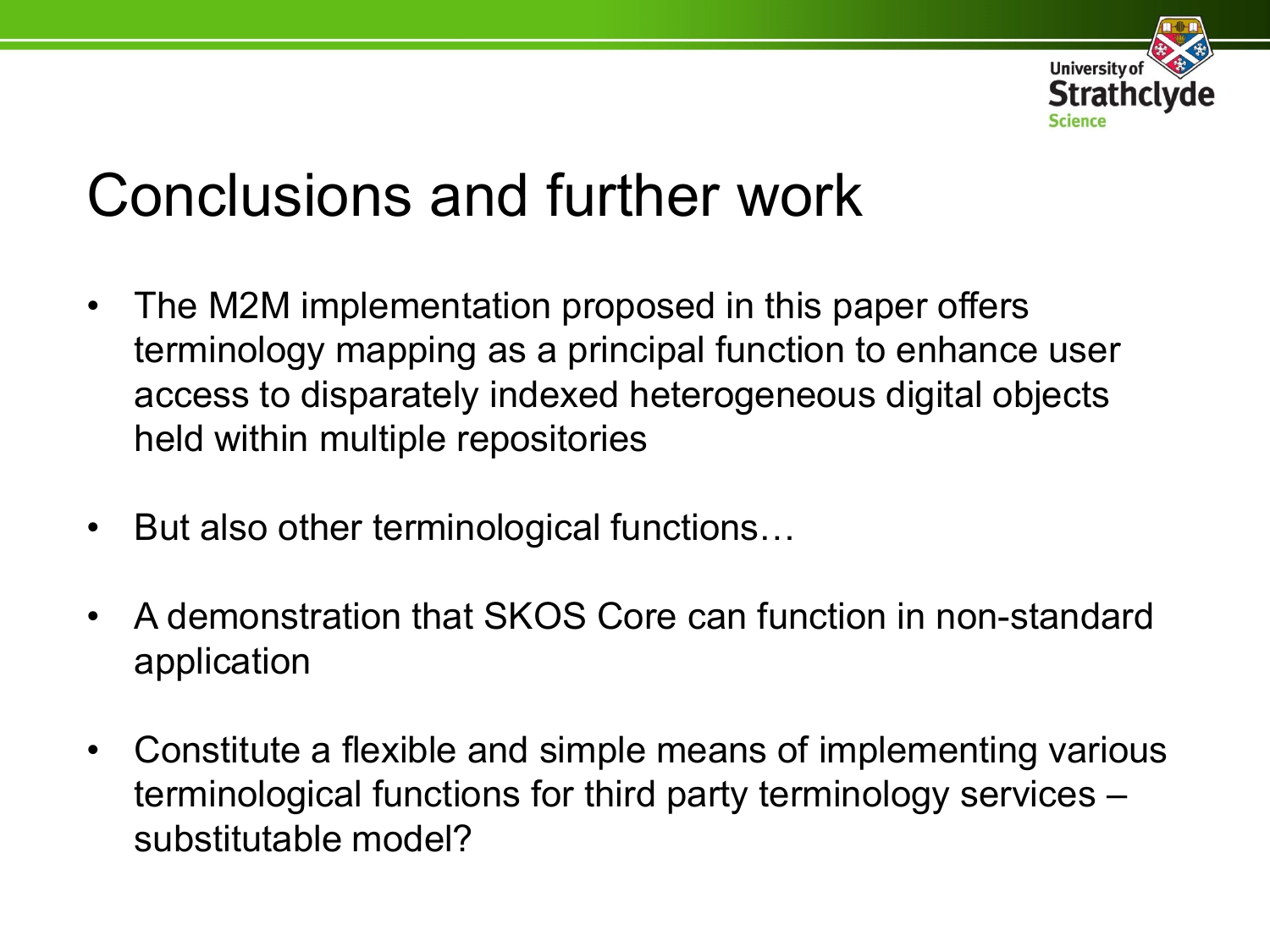

#### Conclusions and further work cont.

- Wrapping of terminological data in SKOS Core provides a readable means of transport data over networks (i.e. over HTTP using SOAP) and enables such data to remain structurally correct, semantically sound, and modelled accurately – thus allowing **flexible** and **simple** re-use by clients
- We intend to continue this line of work and a proposal has been submitted for further research. Some of which will include…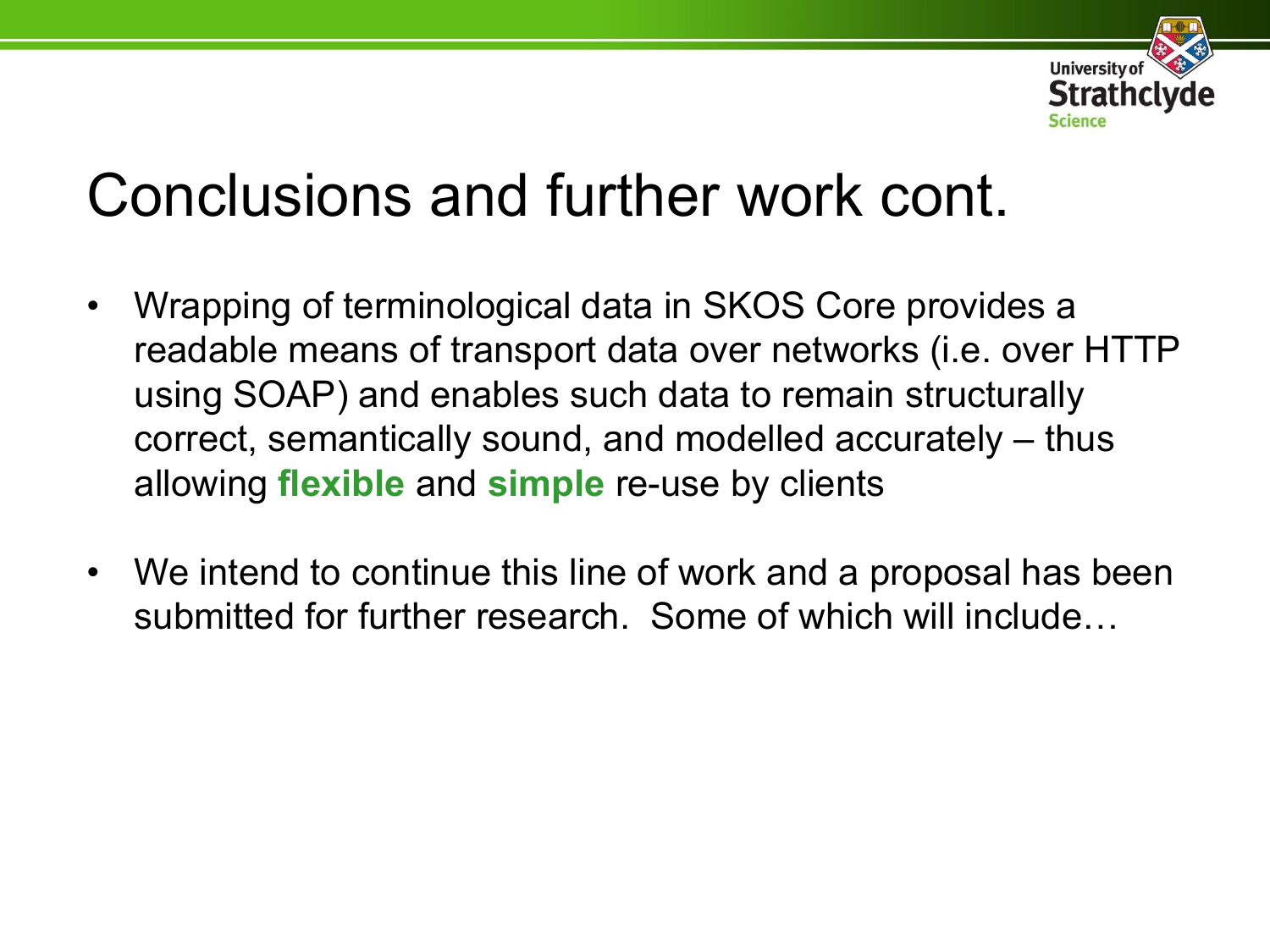

#### Conclusions and further work cont.

- System and user evaluation of the system, as embedded within a client service (to be disseminated in a future paper)
- Investigating issues with the current MVS draft abstract paradigm? Noted by Liang & Sini (2006) as issue also
	- MVS useful; but our analysis indicates the need for greater specificity to enable improved results ranking, to inform users during hierarchical browsing, disambiguation, etc.
	- $\triangleright$  Future research will test this hypothesis via a user study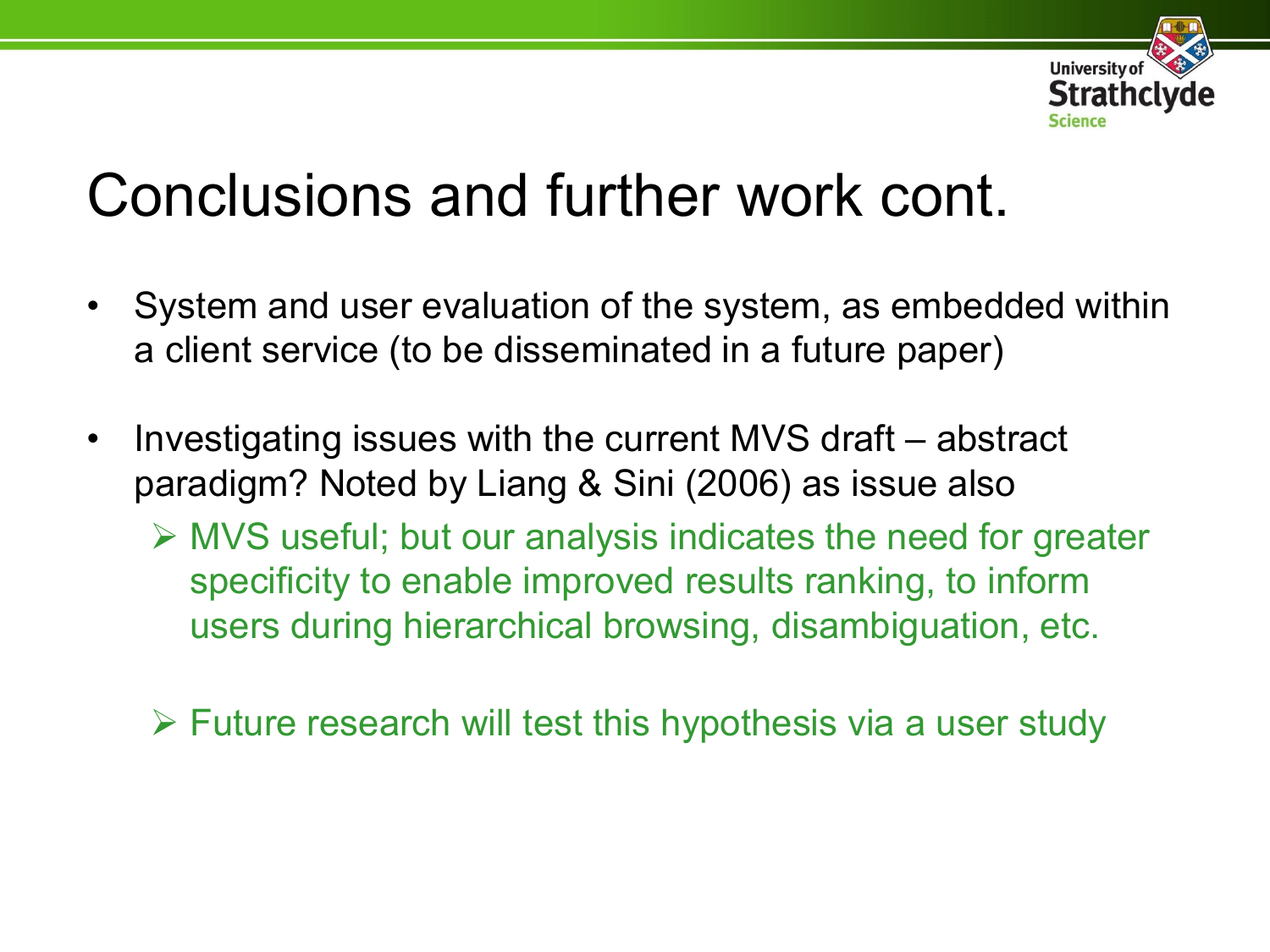

### Conclusions and further work cont.

- Investigating a more distributed model, including exploring a collaborative model to maintaining and implementing mappings to the spine (a wiki-style model for a group of cataloguers, indexers, etc. within the JISC IE)
- General work:
	- $\triangleright$  Exploring the improved modelling of terminologies: current approach is necessarily generic
	- $\triangleright$  Providing an open source SRW client, with default illustrative routines which could then be customised by clients

And other things…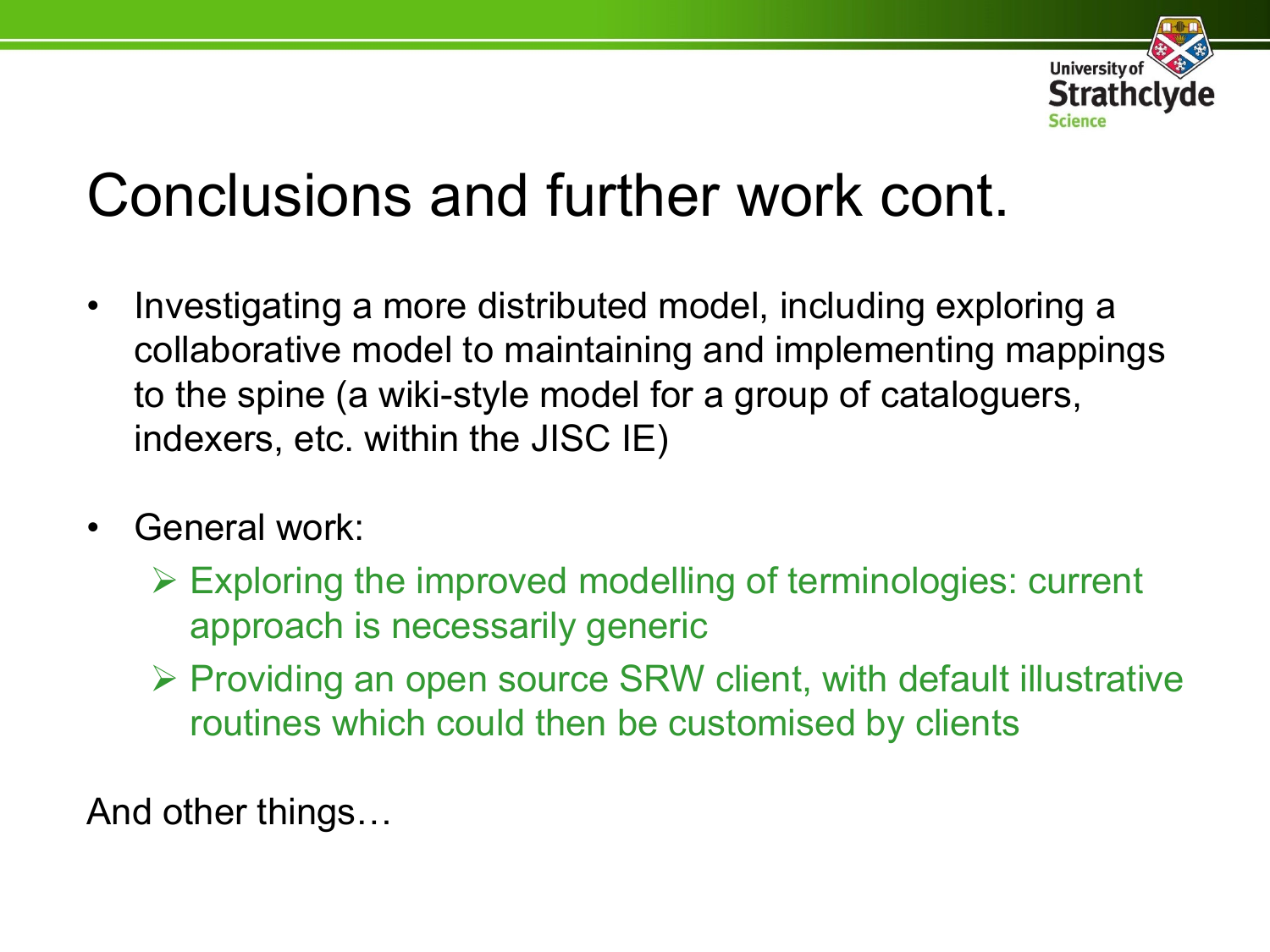

### Acknowledgement

• This work was funded by the UK Joint Information Systems Committee (JISC) under this Integrated Information Environment Committee funding strand (2005-2007)

JISC:<http://www.jisc.ac.uk/>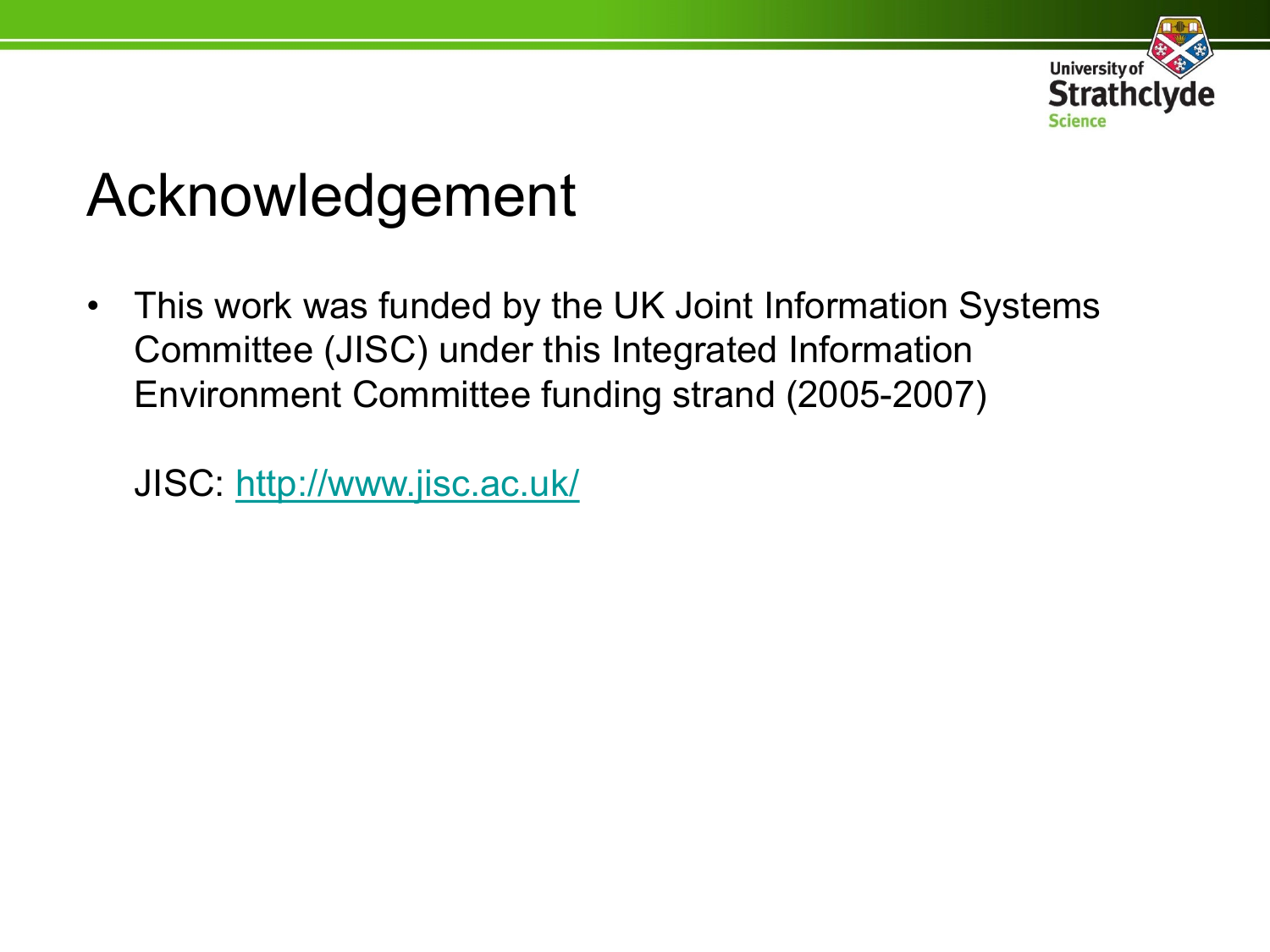

#### References

Binding, C. & Tudhope, D. (2004). KOS at your Service: Programmatic Access to Knowledge Organisation Systems, *Journal of Digital Information 4*(4). Retrieved September 19, 2006 from <http://jodi.ecs.soton.ac.uk/Articles/v04/i04/Binding/>

Doerr, M. (2001). Semantic problems of thesaurus mapping, *Journal of Digital Information 1*(8). Retrieved September 19, 2006 from <http://jodi.tamu.edu/Articles/v01/i08/Doerr/>

Efthimiadis, E., N. (1996). Query expansion, *Annual Review of Information Systems and Technology (ARIST)*, 31, 121-187.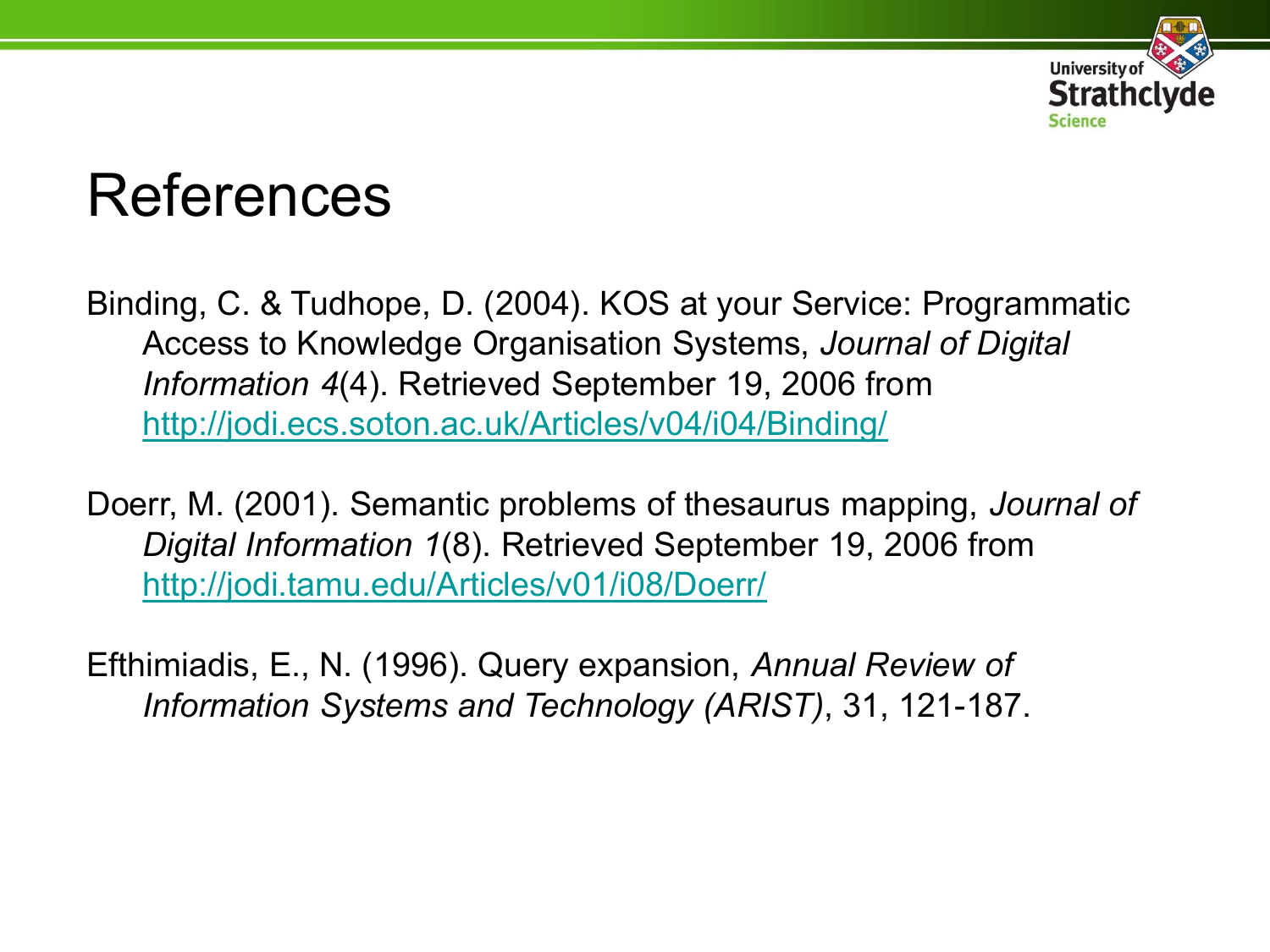

#### References cont.

- Liang, A., C. & Sini, M. (2006). Mapping AGROVOC and the Chinese Agricultural Thesaurus: definitions, tools, procedures, *New Review of Hypermedia and Multimedia 12*(1), 51-62.
- McCulloch, E., Shiri, A. & Nicholson, D. (2005). Challenges and issues in terminology mapping: a digital library perspective, *Electronic Library 23*(6), 671-677.
- Miles, A. & Brickley, D. (Eds.). (2004). *SKOS Mapping Vocabulary Specification*. Retrieved September 19, 2006 from <http://www.w3.org/2004/02/skos/mapping/spec/>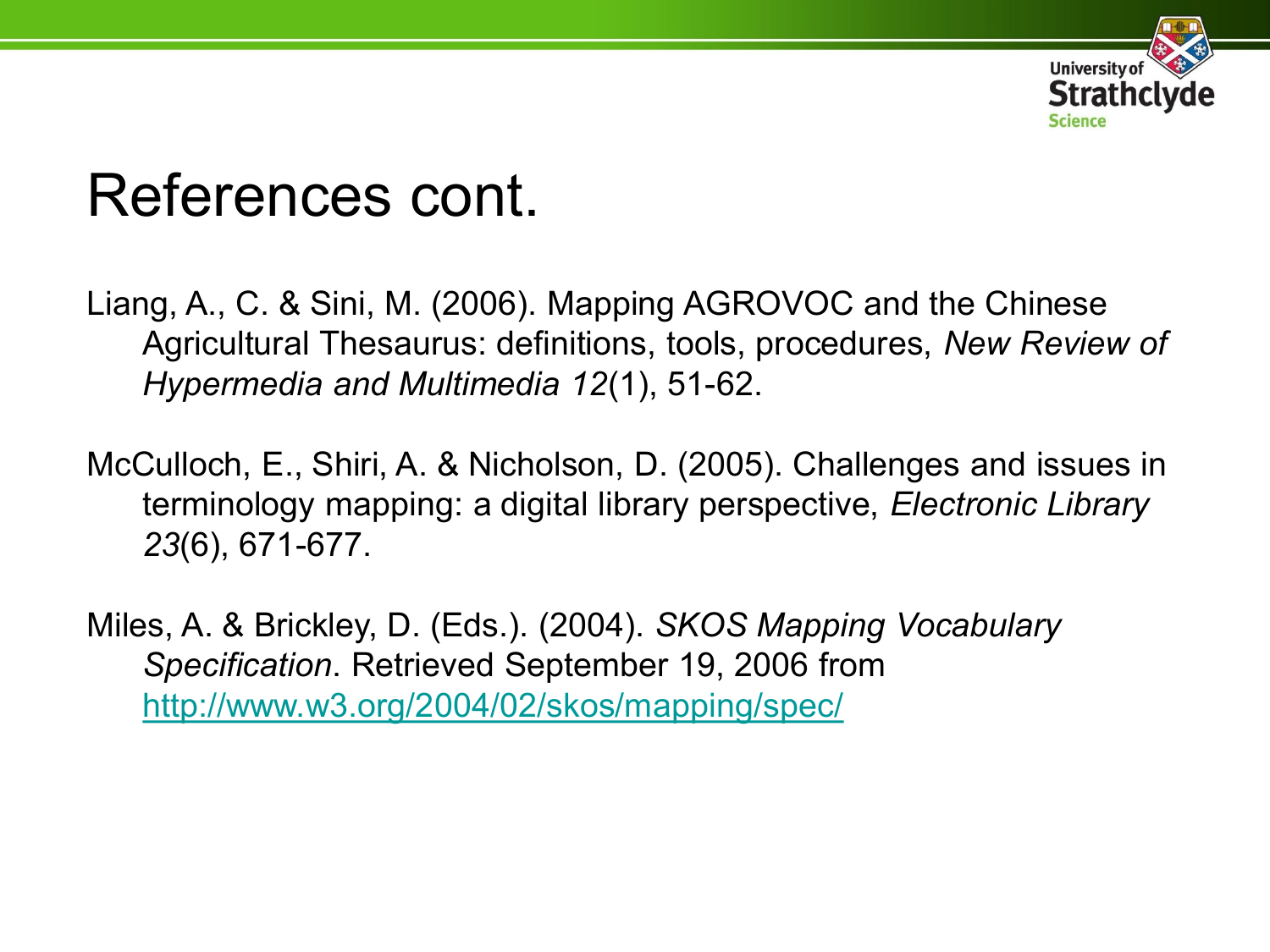

#### References cont.

- Miles, A. & Brickley, D. (Eds.). (2005). *SKOS Core Guide: W3C Working Draft 2 November*. Retrieved September 19, 2006 from <http://www.w3.org/TR/2005/WD-swbp-skos-core-guide-20051102/>
- Nicholson, D. & McCulloch, E. (2006). Investigating the feasibility of a distributed, mapping-based, approach to solving subject interoperability problems in a multi-scheme, cross-service, retrieval environment, *International Conference on Digital Libraries, 5-8 December 2006*, New Delhi, India.
- Shiri, A., Nicholson, D. & McCulloch, E. (2004). User evaluation of a pilot terminologies server for a distributed multi-scheme environment, O*nline Information Review 28*(4) 273-283.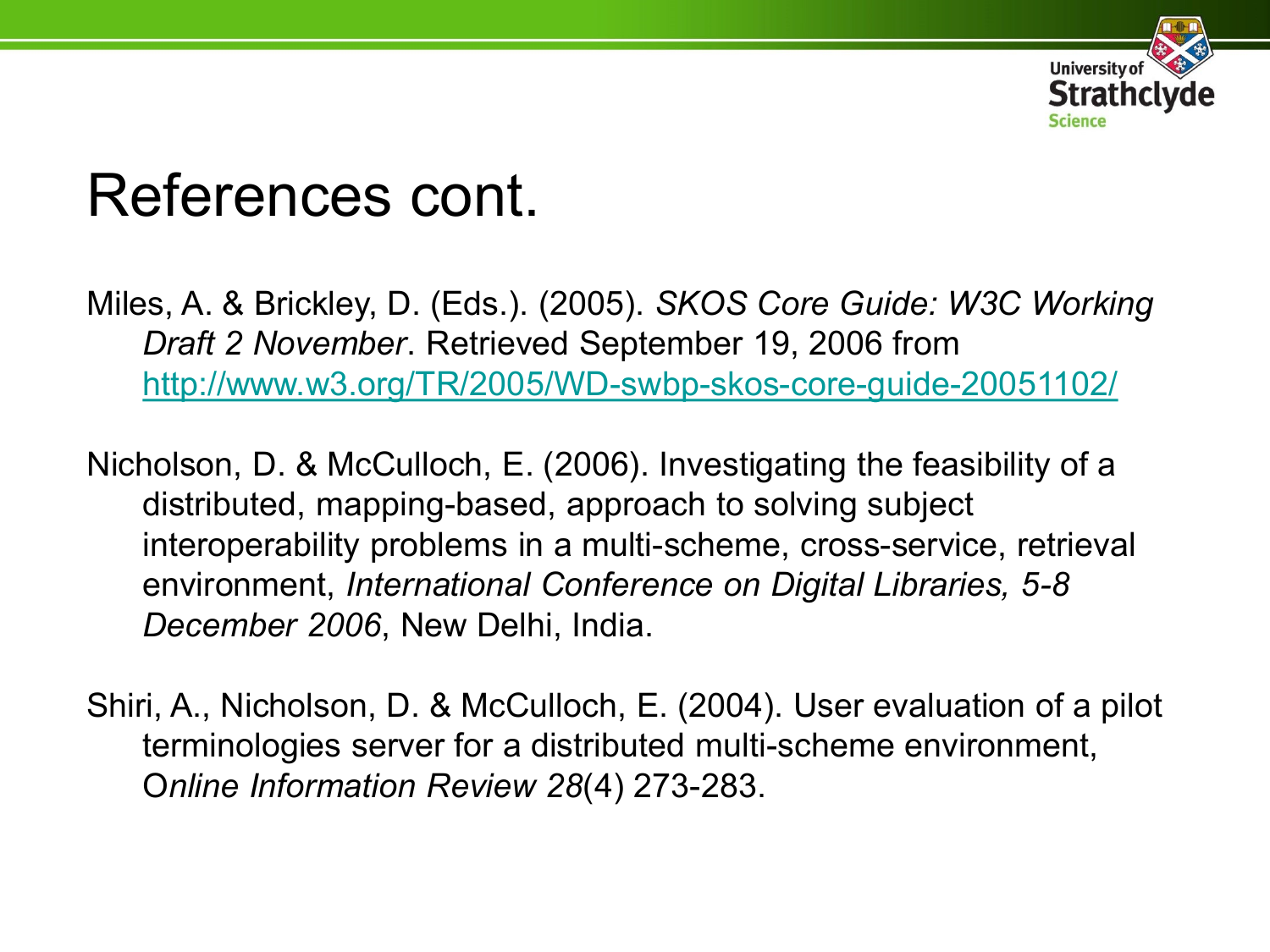

#### References cont.

Vizine-Goetz, D., Hickey, C., Houghton, A. & Thompson, R. (2004). Vocabulary mapping for terminology services, *Journal of Digital Information 4*(4). Retrieved September 19, 2006 from <http://jodi.ecs.soton.ac.uk/Articles/v04/i04/Vizine-Goetz/>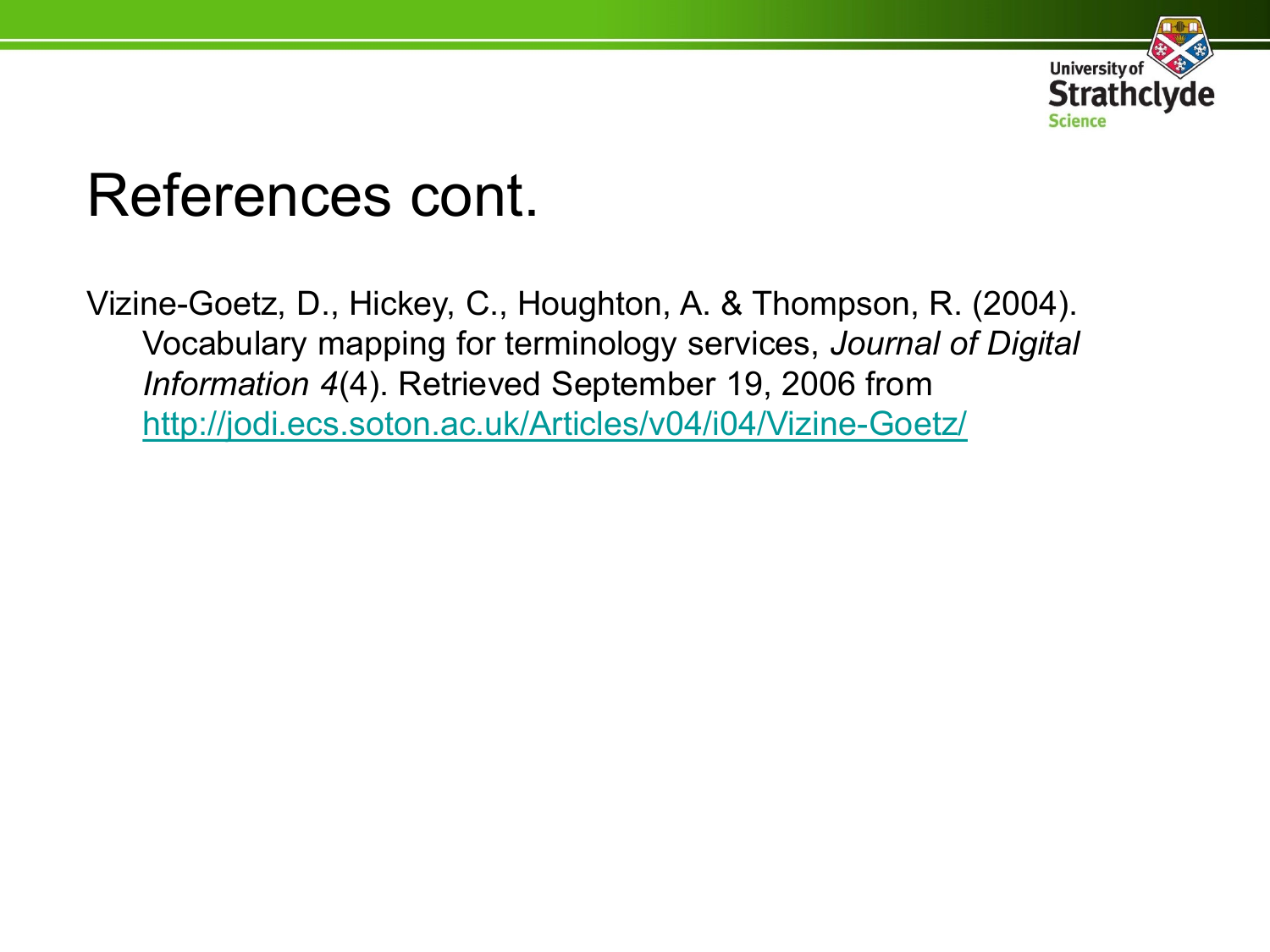

#### Thanks! Contact & links

**George Macgregor**: [george.macgregor@strath.ac.uk](mailto:george.macgregor@strath.ac.uk) **Anu Joseph**: [anu.joseph@cis.strath.ac.uk](mailto:anu.joseph@cis.strath.ac.uk) **Dennis Nicholson**: [d.m.nicholson@strath.ac.uk](mailto:d.m.nicholson@strath.ac.uk)

#### **Links:**

- Demonstrators: <http://hilt.cdlr.strath.ac.uk/hilt3web/pilots.html>
- HILT project:<http://hilt.cdlr.strath.ac.uk/>
- Centre for Digital Library Research: <http://cdlr.strath.ac.uk/>
- EDINA:<http://www.edina.ac.uk/>